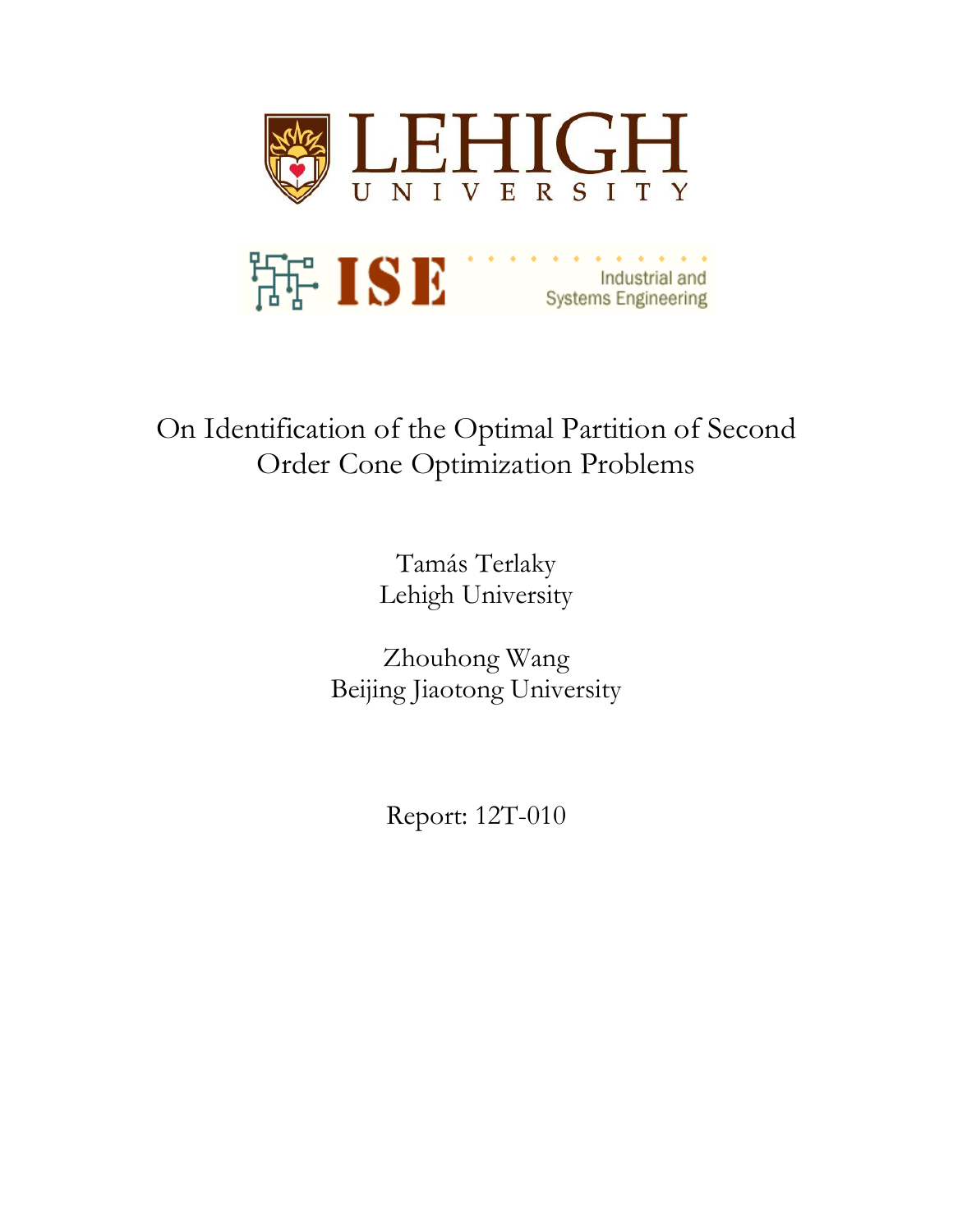### ON IDENTIFICATION OF THE OPTIMAL PARTITION OF SECOND ORDER CONE OPTIMIZATION PROBLEMS

TAMÁS TERLAKY \* AND ZHOUHONG WANG <sup>†</sup>

Abstract. This paper discusses the identification of the optimal partition of second order cone optimization (SOCO). By giving definitions of two condition numbers which only dependent on the SOCO problem itself, we derive some bounds on the magnitude of the blocks of variables along the central path, and prove that the optimal partition  $\mathcal{B}$ ,  $\mathcal{N}$ ,  $\mathcal{R}$ , and  $\mathcal{T}$  for SOCO problems can be identified along the central path when the barrier parameter  $\mu$  is small enough. Then we generalize the results to a specific neighborhood of the central path.

*Key words:* Second Order Cone Optimization; Optimal Partition; Convergence Properties of Central Path

#### *MSC*: 90C30

1. Introduction . The notion of optimal partition is well known for linear optimization (LO) and linear complementarity problems (LCP). It is an important tool both in identifying exact optimal solutions and in sensitivity analysis, see e.g., [10, 20]. Using a geometric approach, Yildirim [26] extends the concept of optimal partition to general convex conic optimization, and [3] provides another algebraic definition of the optimal partition  $\mathcal{B}, \mathcal{N}, \mathcal{R}, \mathcal{T}$  for Second Order Cone Optimization (SOCO). However, as pointed out in [23], the identification of the optimal partition along the central path is still a missing element of the interior point methods (IPM) theory for SOCO.

The identification of optimal partition in IPMs methods is closely related to the limiting behavior of the central path. The analyticity of the central path at the limit has been studied extensively for LO, see, e.g., [1, 5, 7, 24]. The limiting behavior of the central path for LCP as the barrier parameter  $\mu \to 0_+$  (where  $\mu \to 0_+$  means that  $\mu \to 0, \mu > 0$ ) have been studied e.g., in [8, 19, 21, 22, 16]. For  $P_*(\kappa)$  LCPs, the paper [8] proposed a strongly polynomial rounding procedure yielding a maximally complementary solution. The properties of the central path for semidefinite optimization (SDO) problems have been studied by e.g., by [4, 6, 12, 13, 15, 17, 18], where the analyticity of the central path at zero are obtained when the strict complementarity condition is satisfied. However, as pointed out in [23], the convergence properties of the central path of SOCO, and the identification of the optimal partition are not sufficiently studied yet for the general case.

This paper is organized as follows. In Section 2, we review some key results for SOCO. In Section 3, after reviewing the definition of optimal partition for SOCO, we first propose two condition numbers  $\sigma_1, \sigma_2$ , which are positive constants that dependent only on the optimization problem. Then we derive quantitative results on the magnitude of the variables along the central path, and prove that the optimal parti-

<sup>∗</sup>Department of Industrial and Systems Engineering, Lehigh University, PA, USA, E-mail address: terlaky@lehigh.edu. The authors research was supported by a start-up grant of Lehigh University, and by the Hungarian National Development Agency and the European Union within the frame of the project TAMOP 4.2.2-08/1-2008-0021 at the Széchenyi István University, entitled Simulation and Optimization basic research in numerical mathematics.

<sup>†</sup>Department of Mathematics, School of Science, Beijing Jiaotong University, Beijing, P. R. China, E-mail address: wangzhh@bjtu.edu.cn. The author is partially supported by NSFC 10831006. This work is done and is partially finished this author visited Lehigh University as a Visiting Scholar.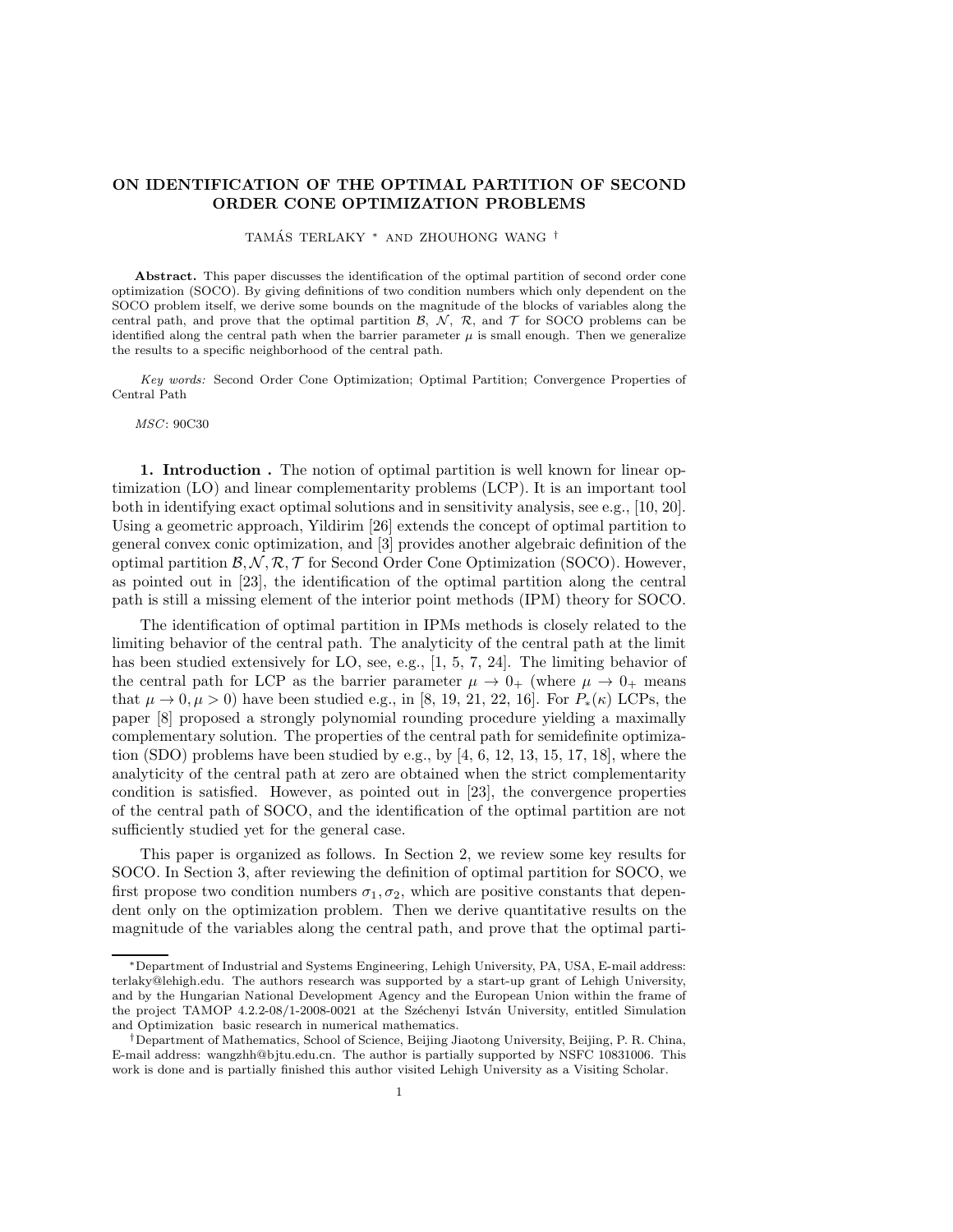tion  $\mathcal{B}, \mathcal{N}, \mathcal{R}, \mathcal{T}$ , proposed by [3], can be identified exactly. In Section 4 we generalize the results derived in Section 3 to the vicinity of the central path and show that if  $(x, y, s)$  is given in an appropriate neighborhood of the central path  $(x(\mu), y(\mu), s(\mu))$ , with  $\mu$  small enough, we also have a complete separation of the blocks of variables according to the optimal partition. We conclude this paper with some remarks in Section 5.

**Notation:** In this paper  $\|\cdot\|$  denotes the Euclidean 2-norm in  $R^n$ , i.e.,  $\|x\| = \sqrt{x_1^2 + \cdots + x_n^2}$  for  $x \in R^n$ ;  $x^T s$  denotes the standard inner product for  $x, s \in R^n$ , **Notation:** In this paper  $\|\cdot\|$  denotes the Euclidean 2-norm in  $R^n$ , i.e.,  $\|x\|$  = i.e.,  $x^T s = \sum_{i=1}^n x_i s_i$ . As in MATLAB, we use "," for stacking vectors and matrices in a row, and use ";" for stacking them in a column. Subscript expressions involving colons refer to portions of a vector or a matrix. For example,  $(a, b) = (a^{\mathrm{T}}, b^{\mathrm{T}})^{\mathrm{T}}$ , and  $x_{2:k} = (x_2, \ldots, x_k)^{\mathrm{T}}$ , where "T" indicates the transpose of a vector or a matrix.

2. Preliminaries . SOCO has been studied extensively [14, 2] in the past two decades. Theoretically, SOCO can be seen as a special case of SDO, see, e.g., [25, 2]. However, as pointed out in e.g., in [2], due to its broad applicability, its special structure, high efficiency of IPMs in computational practice, and its theoretical complexity bound, SOCO is worth studying on its own right.

The convex cone

$$
\mathcal{K} = \{x = (x_1, \dots, x_n) \in R^n \mid x_1 \geq ||x_{2:n}||\}
$$

is referred to as a second-order cone (SOC), or Lorentz cone, or quadratic cone. It is well known that the SOC is self-dual, i.e., we have  $K = \mathcal{K}^*$ , where

$$
\mathcal{K}^* = \{ s \in R^n \mid s^T x \ge 0, \ \forall x \in \mathcal{K} \}
$$

is the dual cone of K. Denote  $\mathcal{K}_q^i = \{x^i = (x_1^i, \ldots, x_{n_i}^i)^\mathrm{T} \in R^{n_i} \mid x_1^i \geq \|x_{2:n_i}^i\|\}$  for  $i = 1, \ldots, k$ . Then the standard form SOCO problem is as follows:

min 
$$
\sum_{i=1}^{k} (c^i)^{\mathrm{T}} x^i
$$
  
s.t. 
$$
\sum_{i=1}^{k} A^i x^i = b,
$$

$$
x^i \in \mathcal{K}_q^i, \ i = 1, 2, ..., k,
$$
 (2.1)

where  $b = (b_1, ..., b_m)^T \in R^m$ ,  $A^i \in R^{m \times n_i}$  and  $c^i = (c_1^i, c_2^i, ..., c_{n_i}^i)^T \in R^{n_i}$  for  $i = 1, \ldots, k$ . Since for every  $i = 1, 2, \ldots, k$ , the set  $\mathcal{K}_q^i$  is self-dual, i.e., we have  $(\mathcal{K}_q^i)^* = \mathcal{K}_q^i$ , the corresponding dual of problem  $(2.1)$  is:

max 
$$
b^T y
$$
  
\ns.t.  $(A^i)^T y + s^i = c^i, i = 1,..., k,$   
\n $s^i \in (\mathcal{K}_q^i)^* = \{s^i | s_1^i \ge ||s_{2:n_i}^i||\}, i = 1, 2, ..., k,$  (2.2)

where  $y = (y_1, \ldots, y_m)^T \in R^m$  is the dual variable, and  $s^i = (s_1^i, \ldots, s_{n_i}^i)^T \in R^{n_i}$  are the slack variables for  $i = 1, 2, \ldots, k$ .

For brevity let  $n = n_1 + n_2 + \cdots + n_k$ , and denote  $A = [A^1, A^2, \ldots, A^k] \in R^{m \times n}$  $K = \mathcal{K}_q^1 \times \mathcal{K}_q^2 \times \ldots \times \mathcal{K}_q^k, c = (c^1; c^2; \ldots; c^k) = (c_1^1, \ldots, c_{n_1}^1, c_1^2, \ldots, c_{n_2}^2, \ldots, c_1^k, \ldots, c_{n_k}^k)^T,$ and  $x = (x^1; x^2; \ldots; x^k) = (x_1^1, \ldots, x_{n_1}^1, x_1^2, \ldots, x_{n_2}^2, \ldots, x_1^k, \ldots, x_{n_k}^k)^T$ . By definition  $K$  is the Cartesian product of several SOCs, hence  $K$  is also self-dual, i.e., we have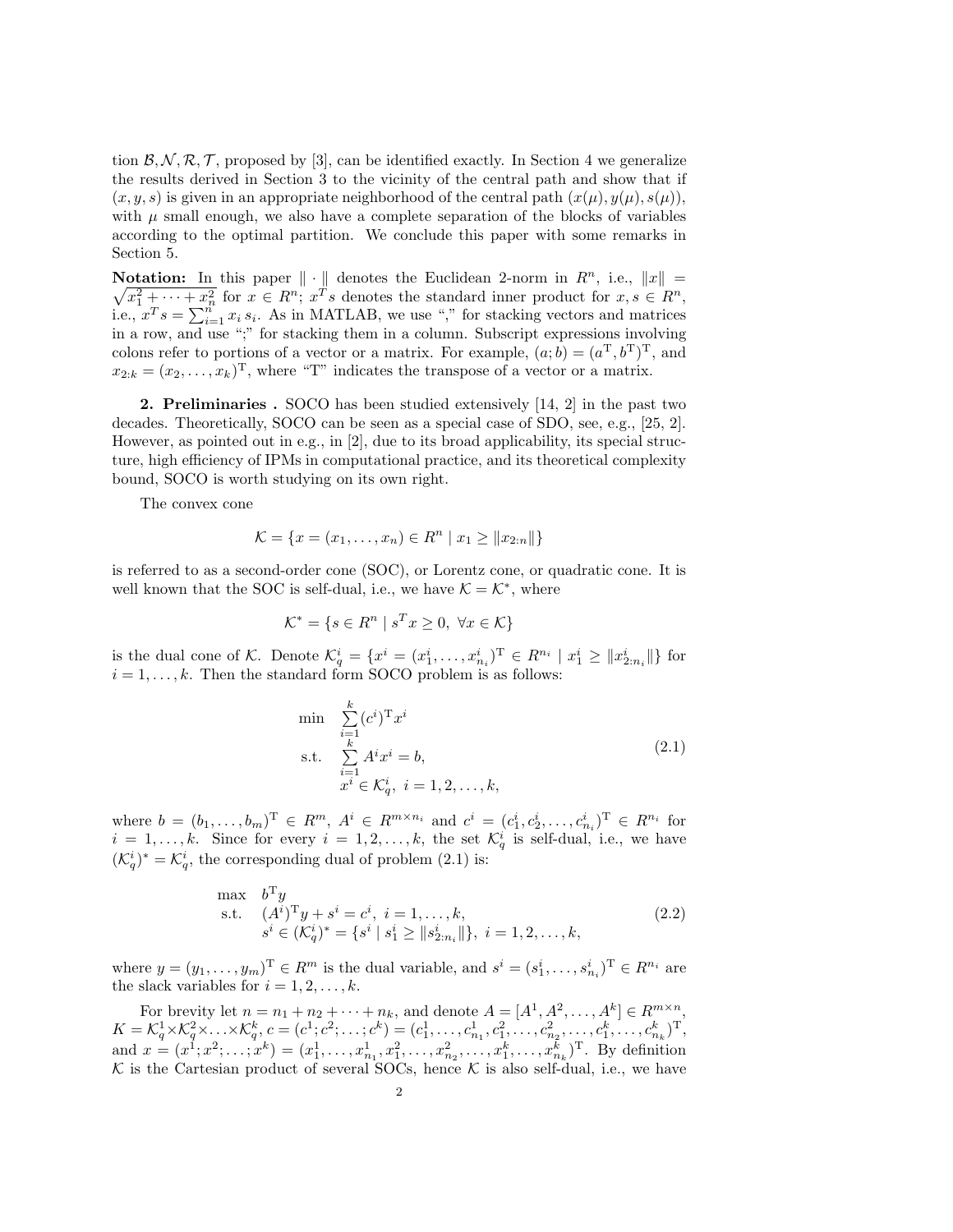$\mathcal{K}^* = \mathcal{K}$ . By  $x \succeq_{\mathcal{K}} 0$   $(x \succ_{\mathcal{K}} 0)$ , where  $x \in \mathbb{R}^n$ , we mean that  $x \in \mathcal{K}$   $(x \in \text{int}(\mathcal{K}))$ . Then the SOCO problem (2.1) and its dual (2.2), analogous to LO, can also be written as

$$
\begin{array}{ll}\n\text{min} & c^{\mathrm{T}}x & \text{max} & b^{\mathrm{T}}y \\
(P) & \text{s.t.} & Ax = b, \\
& x \succeq_{\mathcal{K}} 0. & \text{s.t.} & A^{\mathrm{T}}y + s = c,\n\end{array}\n\tag{2.3}
$$

In order to analyze the properties of problem (2.3), the following two standard assumptions are made.

Assumption 1. Matrix  $A = [A^1, A^2, \dots, A^k] \in R^{m \times n}$  in (2.3) has full row rank, i.e.,  $rank(A) = m$ .

Assumption 2. Both the primal problem  $(P)$  and the dual problem  $(D)$  in  $(2.3)$ have strictly feasible solutions, i.e.,

$$
\exists x \in int(K) \text{ such that } Ax = b
$$
  

$$
\exists (y, s) \in R^m \times int(K) \text{ such that } A^T y + s = c.
$$

Assumption 1 is a technical one. It enforces a one-to-one correspondence between y and s for dual solutions  $(y, s)$ . Therefore, when the solution s is bounded, so is the corresponding solution  $y$ . On the other hand, Assumption 2 is a Slater condition, which is essential in the development of the theory of convex optimization.

Now let us introduce the customary notation in SOCO:

$$
x \circ s = \begin{pmatrix} x^{\mathrm{T}} s \\ x_1 s_{2:n} + s_1 x_{2:n} \end{pmatrix}
$$

where  $x = (x_1, x_{2:n}) = (x_1, x_2, \ldots, x_n)$ <sup>T</sup> and  $s = (s_1, s_{2:n}) = (s_1, s_2, \ldots, s_n)$ <sup>T</sup>. For  $x = (x^1; \ldots; x^k) \in \mathcal{K}, s = (s^1; \ldots; s^k) \in \mathcal{K}$ , where  $x^i, s^i \in \mathcal{K}_q^i$  for  $i = 1, \ldots, k$ , define

$$
x \circ s = (x^1 \circ s^1; \ldots; x^k \circ s^k).
$$

Denote  $\mathcal F$  as the set of all primal-dual feasible points for  $(2.3)$ ,  $\mathcal F^*$  as the set of all primal-dual optimal solutions for (2.3), i.e., we have

$$
\mathcal{F} = \{(x, y, s) \in R^n \times R^m \times R^n \mid x \text{ is feasible for the primal problem } (P) \text{ in } (2.3), (y, s) \text{ is feasible for the dual problem } (D) \text{ in } (2.3),
$$
\n
$$
\mathcal{F}^* = \{ (x, y, s) \in R^n \times R^m \times R^n \mid x \text{ is satisfied for the dual problem } (D) \text{ in } (2.3), (3.3) \}
$$

 $\mathcal{F}^* = \{(x, y, s) \in R^n \times R^m \times R^n \mid x \text{ is optimal for the primal problem } (P) \text{ in } (2.3),\}$  $(y, s)$  is optimal for the dual problem  $(D)$  in  $(2.3)$ }

Suppose that  $\mathcal{K}_q$  is a second order cone. It is well known that for all  $x, s \in \mathcal{K}_q$ , we have  $x^T s \geq 0$ , and that  $x^T s = 0$  is equivalent to  $x \circ s = 0$ . We have the following results for the primal-dual pair of SOCO problems (2.3) (see, e.g., [14, 2]).

Theorem 2.1. *Consider the SOCO problem* (P) *and its dual* (D) *as in (2.3).*

- *1. If*  $(x, y, s) \in \mathcal{F}$ , then the duality gap  $c^{\mathrm{T}} x b^{\mathrm{T}} y = s^{\mathrm{T}} x \geq 0$ .
- *2. If Assumption 2 is satisfied, then both the primal and the dual problems in* (2.3) have optimal solutions  $x^*$ ,  $(y^*, s^*)$  and  $c^T x^* = b^T y^*$ , *i.e.*, the duality  $gap(x^*)^T s^* = 0$ , which is equivalent to  $x^* \circ s^* = 0$  for  $x^* \in \mathcal{K}$  and  $s^* \in \mathcal{K}$ . *Moreover, a point*  $(x, y, s) \in \mathcal{F}^*$ *, if and only if*

$$
Ax = b, \quad x \in \mathcal{K},
$$
  
\n
$$
A^{\mathrm{T}}y + s = c, \quad s \in \mathcal{K}, \quad y \in R^{m},
$$
  
\n
$$
x \circ s = 0,
$$
\n(2.4)

,

*where*  $x = (x^1; \ldots; x^k) \in \mathcal{K}$  *and*  $s = (s^1; \ldots; s^k) \in \mathcal{K}$  *with*  $x^i, s^i \in \mathcal{K}_q^i$ .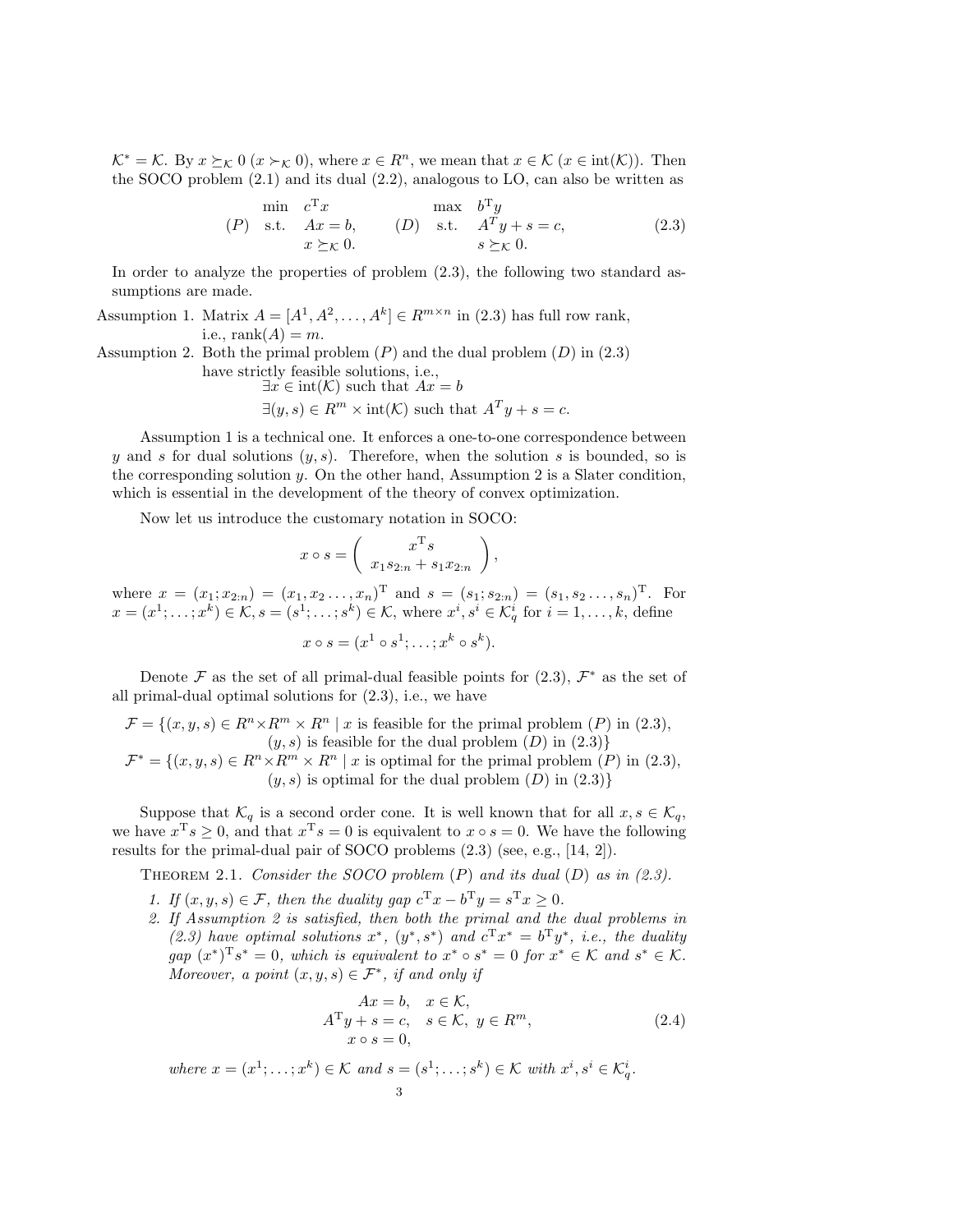## *3. If both Assumption 1 and Assumption 2 are satisfied, then the optimal solution*  $set \; \mathcal{F}^*$  *of (2.3) is a nonempty and compact convex set.*

Now we give the definition of the central path. As in [2], we denote  $e_k$  =  $(1;0;...;0) \in R^k$ ,  $e = (e_{n_1}; e_{n_2};...; e_{n_k})$ , where "; " is a concatenation operation for vectors and matrices in columns. The central path for problem (2.3) is defined as the set of solutions  $(x(\mu), y(\mu), s(\mu))$ , where  $\mu > 0$ , of the following system:

$$
Ax = b, \quad x \in \mathcal{K},
$$
  
\n
$$
A^{T}y + s = c, \quad s \in \mathcal{K}, \ y \in R^{m},
$$
  
\n
$$
x \circ s = \mu e.
$$
\n(2.5)

System  $(2.5)$  can be seen as a perturbation of system  $(2.4)$ . We have the following result (see, e.g., [14, 2, 9]):

Theorem 2.2. *If both Assumption 1 and Assumption 2 are satisfied, we have:*

- 1. For any  $\mu > 0$  system (2.5) has a unique solution  $(x(\mu), y(\mu), s(\mu))$ . More*over, we have*  $x^{i}(\mu) \in \text{int}(\mathcal{K}_q^i)$  *and*  $s^{i}(\mu) \in \text{int}(\mathcal{K}_q^i)$ *, for every*  $i = 1, ..., k$ *.*
- 2. For  $\mu > 0$ , the sequence  $(x(\mu), y(\mu), s(\mu))$  defines a vector-valued analytical  $function of  $\mu$ .$
- 3. The sequence  $(x(\mu), y(\mu), s(\mu))$  converges to a maximally complementary op*timal solution*  $(x^*, y^*, z^*) \in \mathcal{F}^* \subset R^n \times R^m \times R^n$  of (2.3) as  $\mu \to 0_+$ , where  $\mu \rightarrow 0_+$  *means that*  $\mu \rightarrow 0$  *while*  $\mu > 0$ *.*

Theorem 2.2 tells us that the central path  $\{(x(\mu), y(\mu), s(\mu)) \mid \mu > 0\}$  is properly defined, and for  $\mu > 0$  it is a smooth analytical curve in  $R^n \times R^m \times R^n$ . In this paper we study the properties of the central path when  $\mu \rightarrow 0_+$ . Unlike the case of Linear Optimization (LO), the central path is not differentiable at zero for general SOCO problems.

3. The identification of the optimal partition. The optimal partition for the primal-dual SOCO problem pair (2.3) consists of four sets, which are defined in [3] as (see also [23]):

 $\mathcal{B} = \{i \mid x_1^i > ||x_{2:n_i}^i|| \text{ for a primal optimal solution } x\},\$  $\mathcal{N} = \{i \mid s_1^i > ||s_{2:n_i}^i|| \text{ for a dual optimal solution } (y, s)\},\$  $\mathcal{R} = \{i \mid x_1^i = \|x_{2:n_i}^i\| > 0, s_1^i = \|s_{2:n_i}^i\| > 0$ for a primal-dual optimal solution  $(x, y, s)$ ,  $\mathcal{T} = \{i \mid x^i = s^i = 0; \text{ or } x^i = 0, s_1^i = ||s_{2:n_i}^i|| > 0; \text{ or }$  $x_1^i = \|x_{2:n_i}^i\| > 0$ ,  $s^i = 0$  for all primal-dual optimal solutions  $(x, y, s)$ .

It is obvious, due to the convexity of the optimal set, that the sets  $\mathcal{B}, \mathcal{N}, \mathcal{R}$ , and  $\mathcal{T}$ are disjoint and  $\mathcal{B} \cup \mathcal{N} \cup \mathcal{R} \cup \mathcal{T} = \{1, 2, \ldots, k\}.$ 

In the following analysis, we will always assume that both Assumption 1 and Assumption 2 are satisfied.

LEMMA 3.1. *For*  $\forall i \in \mathcal{B} \cup \mathcal{N} \cup \mathcal{R}$ *, we have:* 

*1.* If  $i \in \mathcal{B}$ , we have  $s^i = 0$  for  $\forall (x, y, s) \in \mathcal{F}^*$ . 2. If  $i \in \mathcal{N}$ , we have  $x^i = 0$  for  $\forall (x, y, s) \in \mathcal{F}^*$ . *3.* If  $i \in \mathcal{R}$ , then for every  $(x, y, s) \in \mathcal{F}^*$ , we can write:  $\sqrt{1-x^2}$ 

$$
x^{i} = \alpha \begin{pmatrix} 1 \\ h \end{pmatrix}, \quad s^{i} = \beta \begin{pmatrix} 1 \\ -h \end{pmatrix},
$$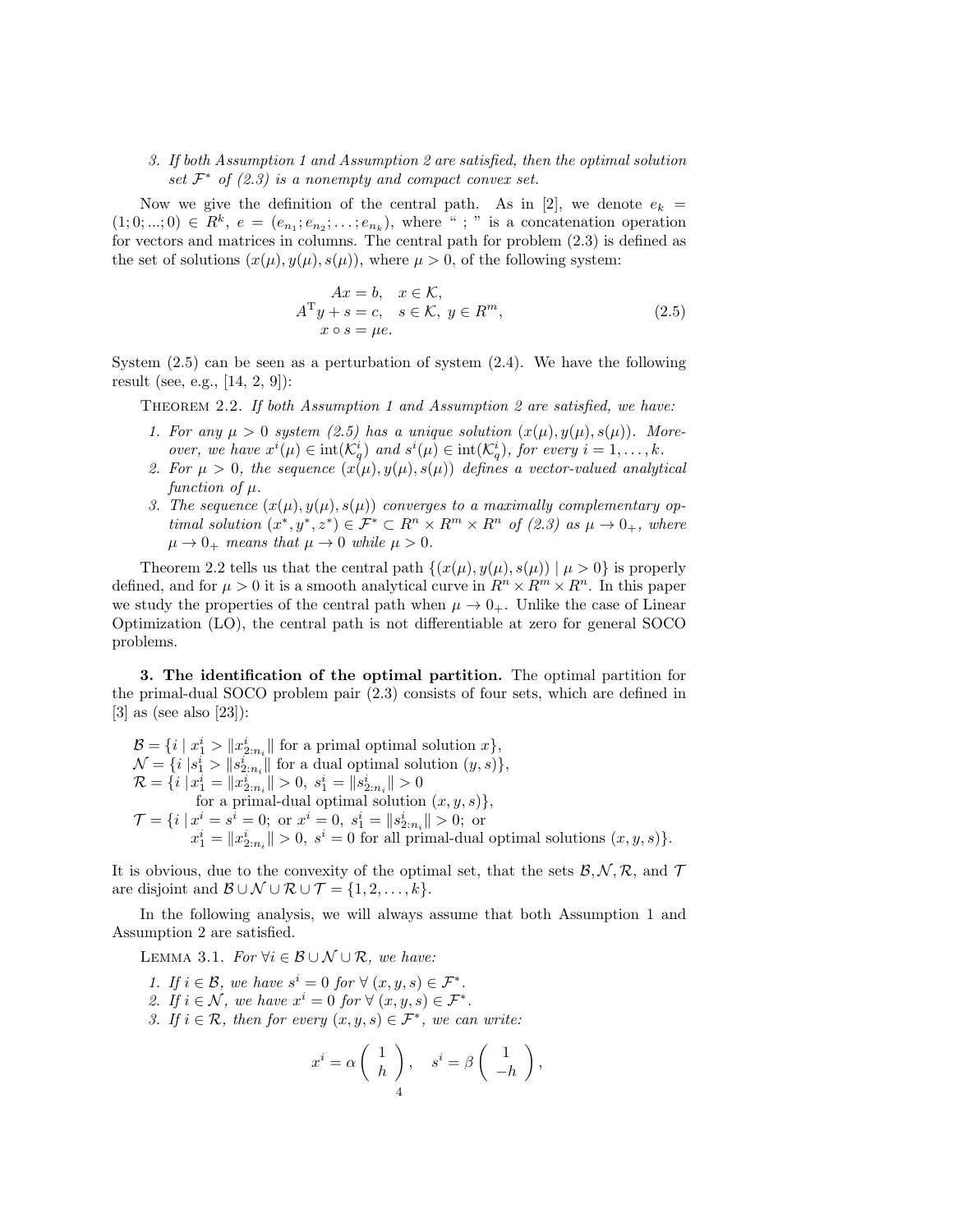$where h = \frac{x_{2:n_i}^i}{\|x_{2:n_i}^i\|} = -\frac{s_{2:n_i}^i}{\|s_{2:n_i}^i\|} \in R^{n_i-1}$  is a constant vector for all optimal *solutions*  $(x, y, s) \in \mathcal{F}^*$  *with*  $||h|| = 1$ *, while*  $\alpha = x_1^i \geq 0, \beta = s_1^i \geq 0$  *may change with the particular optimal solution*  $(x, y, s) \in \mathcal{F}^*$ .

*Proof.* By the optimality conditions  $(2.4)$  in Theorem 2.1, we know that for  $\forall (x, y, s) \in \mathcal{F}^*$  and  $\forall (\bar{x}, \bar{y}, \bar{s}) \in \mathcal{F}^*$ , we have  $(x^i)^T \bar{s}^i = 0$  and  $(\bar{x}^i)^T s^i = 0$  for all  $i = 1, 2, \ldots, k$ , where  $x = (x^1; \ldots; x^k)$ ,  $s = (s^1; \ldots; s^k)$  with  $x^i, \bar{x}^i, s^i, \bar{s}^i \in \mathcal{K}_q^i \subset R^{n_i}$ for  $i = 1, \ldots, k$ .

1. Since  $i \in \mathcal{B}$ , there exists some  $(\bar{x}, \bar{y}, \bar{s}) \in \mathcal{F}^*$  such that  $\bar{x}^i \in \text{int}(\mathcal{K}_q^i)$ , i.e.,  $\bar{x}_1^i \geq \|\bar{x}_{2:n_i}^i\| \geq 0$ . Since for all  $(x, y, s) \in \mathcal{F}^*$ , we have  $s_1^i \geq \|s_{2:n_i}^i\|$  and  $(\bar{x}^i)^T s^i = 0$ . By the Cauchy-Schwarz inequality we get

$$
0 = (\bar{x}^i)^T s^i = \bar{x}_1^i s_1^i + \sum_{j=2}^{n_i} \bar{x}_j^i s_j^i \ge \bar{x}_1^i s_1^i - \|\bar{x}_2^i_{n_i}\| \|s_{2:n_i}^i\| \ge 0.
$$
 (3.1)

Therefore we have  $\bar{x}_1^i s_1^i - ||\bar{x}_{2:n_i}^i|| ||s_{2:n_i}^i|| = 0$ . Then, by  $s_1^i \ge ||s_{2:n_i}^i||$  and  $\bar{x}_1^i > ||\bar{x}_{2:n_i}^i||$ , we get  $s_1^i = ||s_{2:n_i}^i|| = 0$ , which is equivalent to  $s^i = 0$ .

- 2. In the same way as above we can get the desired result.
- 3. Since  $i \in \mathcal{R}$ , by the definition of  $\mathcal{R}$ , we know that there exists some  $(\bar{x}, \bar{y}, \bar{s}) \in$  $\mathcal{F}^*$  such that  $\bar{x}_1^i = \|\bar{x}_{2:n_i}^i\| > 0$  and  $\bar{s}_1^i = \|\bar{s}_{2:n_i}^i\| > 0$ . For  $\forall (x, y, s) \in \mathcal{F}^*$ , we have  $x_1^i \ge ||x_{2:n_i}^i||, s_1^i \ge ||s_{2:n_i}^i||$  and  $(\bar{x}^i)^T s^i = 0$ . Then, by (3.1), we get  $s_1^i = \|s_{2:n_i}^i\|$  and

$$
(\bar{x}_{2:n_i}^i)^{\mathrm{T}} s_{2:n_i}^i = -\|\bar{x}_{2:n_i}^i\| \, \|s_{2:n_i}^i\|.
$$

By the equality conditions of the Cauchy-Schwarz inequality and  $\|\bar{x}_{2:n_i}^i\| > 0$ , there exists some  $\tilde{\beta} \geq 0$  such that  $s_{2:n_i}^i = -\tilde{\beta} \bar{x}_{2:n_i}^i$ . Since  $\|\bar{x}_{2:n_i}^i\| = \bar{x}_1^i >$  $0, \|s_{2:n_i}^i\| = s_1^i \geq 0$ , we get  $\tilde{\beta} = \frac{s_1^i}{\tilde{x}_1^i} \geq 0$ , and hence we have

$$
s_{2:n_i}^i = -\tilde{\beta}\bar{x}_{2:n_i}^i = -\frac{s_1^i}{\bar{x}_1^i}\bar{x}_{2:n_i}^i.
$$
 (3.2)

.

Define

$$
h = \frac{\bar{x}_{2:n_i}^i}{\|\bar{x}_{2:n_i}^i\|} = \frac{\bar{x}_{2:n_i}^i}{\bar{x}_1^i}
$$

By  $(3.2)$  we get

$$
s^i = \begin{pmatrix} s_1^i \\ s_{2:n_i}^i \end{pmatrix} = \frac{s_1^i}{\bar{x}_1^i} \begin{pmatrix} \bar{x}_1^i \\ -\bar{x}_{2:n_i}^i \end{pmatrix} = s_1^i \begin{pmatrix} 1 \\ -h \end{pmatrix} = \beta \begin{pmatrix} 1 \\ -h \end{pmatrix},
$$

where  $\beta = s_1^i \geq 0$  and  $h \in R^{n_i-1}$  is a constant vector (which is independent of  $(x, y, s)$  with  $||h|| = 1$ .

According to the optimality conditions, we have  $(\bar{x}^i)^T \bar{s}^i = 0$ , hence in the same way as above we get

$$
\bar{s}^i = \frac{\bar{s}_1^i}{\bar{x}_1^i} \begin{pmatrix} \bar{x}_1^i \\ -\bar{x}_{2:n_i}^i \end{pmatrix} = \bar{s}_1^i \begin{pmatrix} 1 \\ -h \end{pmatrix}.
$$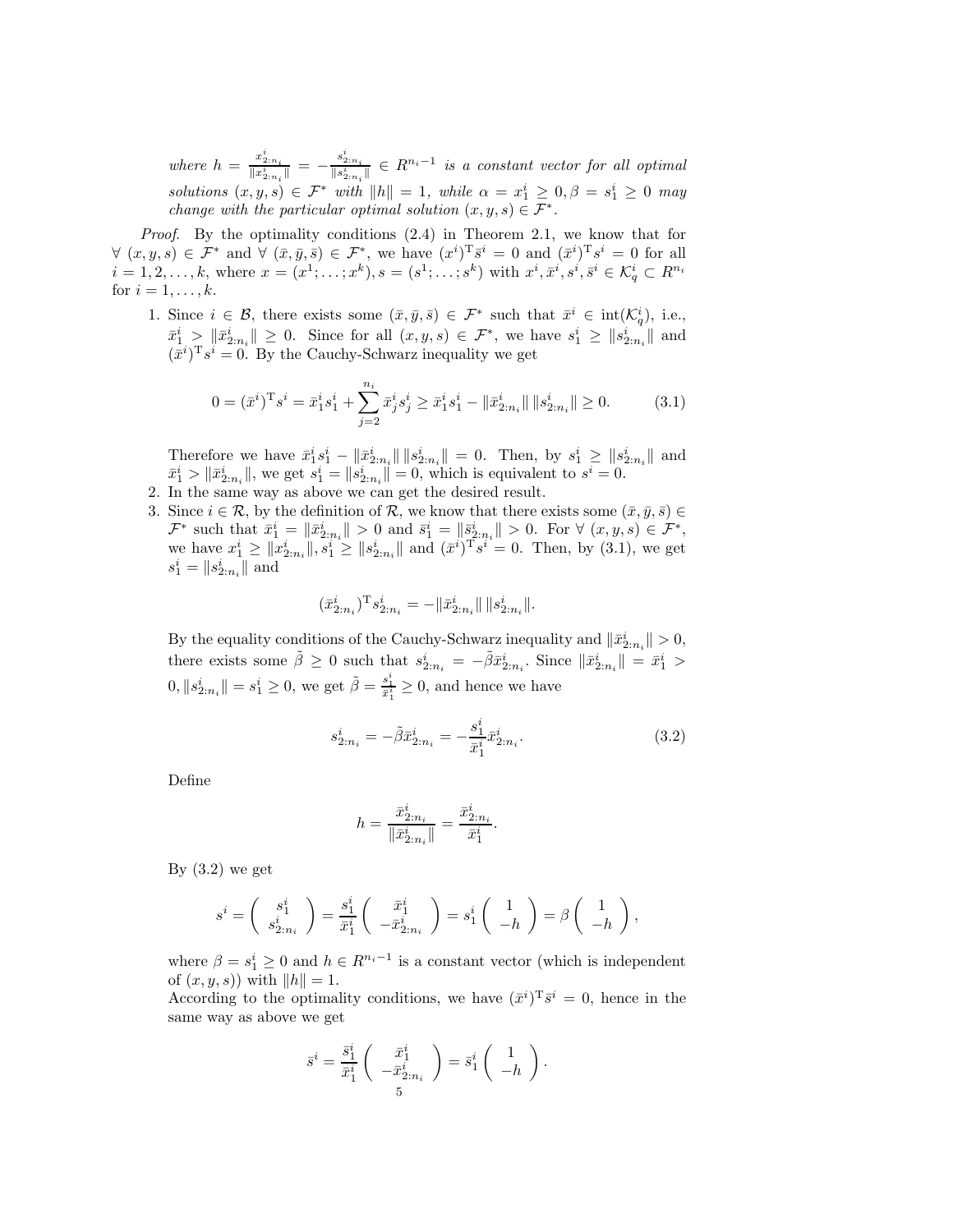Since  $(\bar{s}^i)^T x^i = 0$ , the same way we get

$$
x^{i} = \frac{x_1^{i}}{\bar{s}_1^{i}} \begin{pmatrix} \bar{s}_1^{i} \\ -\bar{s}_2^{i} \cdot n_i \end{pmatrix} = x_1^{i} \begin{pmatrix} 1 \\ h \end{pmatrix} = \alpha \begin{pmatrix} 1 \\ h \end{pmatrix},
$$

where  $\alpha = x_1^i \geq 0$ .

6

 $\Box$ 

Denote  $\text{bd}(\mathcal{K}_q^i) = \{x^i \in \mathcal{K}_q^i \mid x_1^i = \|x_{2:n_i}\| > 0\}$ , and  $\text{int}(\mathcal{K}_q^i) = \{x^i \in \mathcal{K}_q^i \mid x_1^i > 0\}$  $||x_{2:n_i}||$ . Then each block  $x^i$  may be in one of the following three states:  $x^i \in \text{int}(\mathcal{K}_q^i)$ , or  $x^i \in \text{bd}(\mathcal{K}_q^i)$ , or  $x^i = 0$ . According to Lemma 3.1, it is impossible to have both  $x^i \in \text{int}(\mathcal{K}_q^i)$  and  $s^i \in \text{int}(\mathcal{K}_q^i) \cup \text{bd}(\mathcal{K}_q^i)$ , or both  $s^i \in \text{int}(\mathcal{K}_q^i)$  and  $x^i \in \text{int}(\mathcal{K}_q^i) \cup \text{bd}(\mathcal{K}_q^i)$ . However, if we have  $\bar{x}^i = 0$  and  $\bar{s}^i \in \text{bd}(\mathcal{K}_q^i) \cup \{0\}$ , or  $\bar{s}^i = 0$  and  $\bar{x}^i \in \text{bd}(\mathcal{K}_q^i) \cup \{0\}$ for some optimal solution  $(\bar{x}, \bar{y}, \bar{s}) \in \mathcal{F}^*$ , then there may still exist some other optimal solution  $(x, y, s) \in \mathcal{F}^*$  with  $x^i \in \text{bd}(\mathcal{K}_q^i)$  and  $s^i \in \text{bd}(\mathcal{K}_q^i)$ , and vice versa. Hence, in such a case, we have  $i \in \mathcal{R}$ , and so  $i \notin \mathcal{T}$ . Now, as pointed out in [23], we can enumerate all the possible configurations for the primal-dual blocks of variables at optimality. These configurations are listed in Table 3.1, where cases that are not possible are indicated by "×".

Table 3.1 Possible configurations for the *i*<sup>th</sup> blocks in an optimal solution.

| $\boldsymbol{x}$<br>$\mathbf{S}^{\ell}$ |                                      | $\mathrm{bd}(\mathcal{K}_a^i)$       | $\mathrm{int}(\mathcal{K}_a^i)$ |
|-----------------------------------------|--------------------------------------|--------------------------------------|---------------------------------|
|                                         | $i \in \mathcal{T} \cup \mathcal{R}$ | $i \in \mathcal{T} \cup \mathcal{R}$ | $i \in \mathcal{B}$             |
| $\mathrm{bd}(\mathcal{K}_{a}^{\imath})$ | $i \in \mathcal{T} \cup \mathcal{R}$ | $i \in \mathcal{R}$                  |                                 |
|                                         | $i \in \mathcal{N}$                  |                                      |                                 |

One can see that the set  $\mathcal T$  is complementary to  $\mathcal B\cup\mathcal N\cup\mathcal R$  by definition, and the intersection of any pair of the three sets  $\mathcal{B}, \mathcal{N}, \mathcal{R}$  is empty by Lemma 3.1. Hence, as in [3], we have the following result.

COROLLARY 3.2. The four sets  $\mathcal{B}, \mathcal{N}, \mathcal{R}, \mathcal{T}$ , defined by the optimal solution set  $\mathcal{F}^*$ , give a partition of the index set  $\{1,\ldots,k\}$ 

In order to derive bounds for the magnitude of the variables  $(x(\mu), y(\mu), s(\mu))$ along the central path as  $\mu \rightarrow 0_+$ , for SOCO problems we define two condition numbers  $\sigma_1$  and  $\sigma_2$  as follows:

$$
\sigma_B = \min_{i \in \mathcal{B}} \max_{(x, y, s) \in \mathcal{F}^*} \{ x_1^i - ||x_{2:n_i}^i|| \},\tag{3.3}
$$

$$
\sigma_N = \min_{i \in \mathcal{N}} \max_{(x, y, s) \in \mathcal{F}^*} \{ s_1^i - \| s_{s, n_i}^i \| \},\tag{3.4}
$$

$$
\sigma_1 = \min\{\sigma_B, \sigma_N\},\tag{3.5}
$$

$$
\sigma_2 = \min_{i \in \mathcal{R}} \max_{(x, y, s) \in \mathcal{F}^*} \{ x_1^i + s_1^i - \| x_{s; n_i}^i + s_{2; n_i}^i \| \}.
$$
 (3.6)

By Lemma 3.1 and definitions  $(3.3)$ – $(3.5)$ , we define

$$
\sigma_1 = \min_{i \in \mathcal{B} \cup \mathcal{N}} \max_{(x, y, s) \in \mathcal{F}^*} \{ x_1^i + s_1^i - \| x_{2:n_i}^i + s_{2:n_i}^i \| \}. \tag{3.7}
$$

Observe, that the definitions of the two condition numbers  $\sigma_1$  and  $\sigma_2$  have the same form, only that the index sets are different. When Assumptions 1 and 2 are satisfied,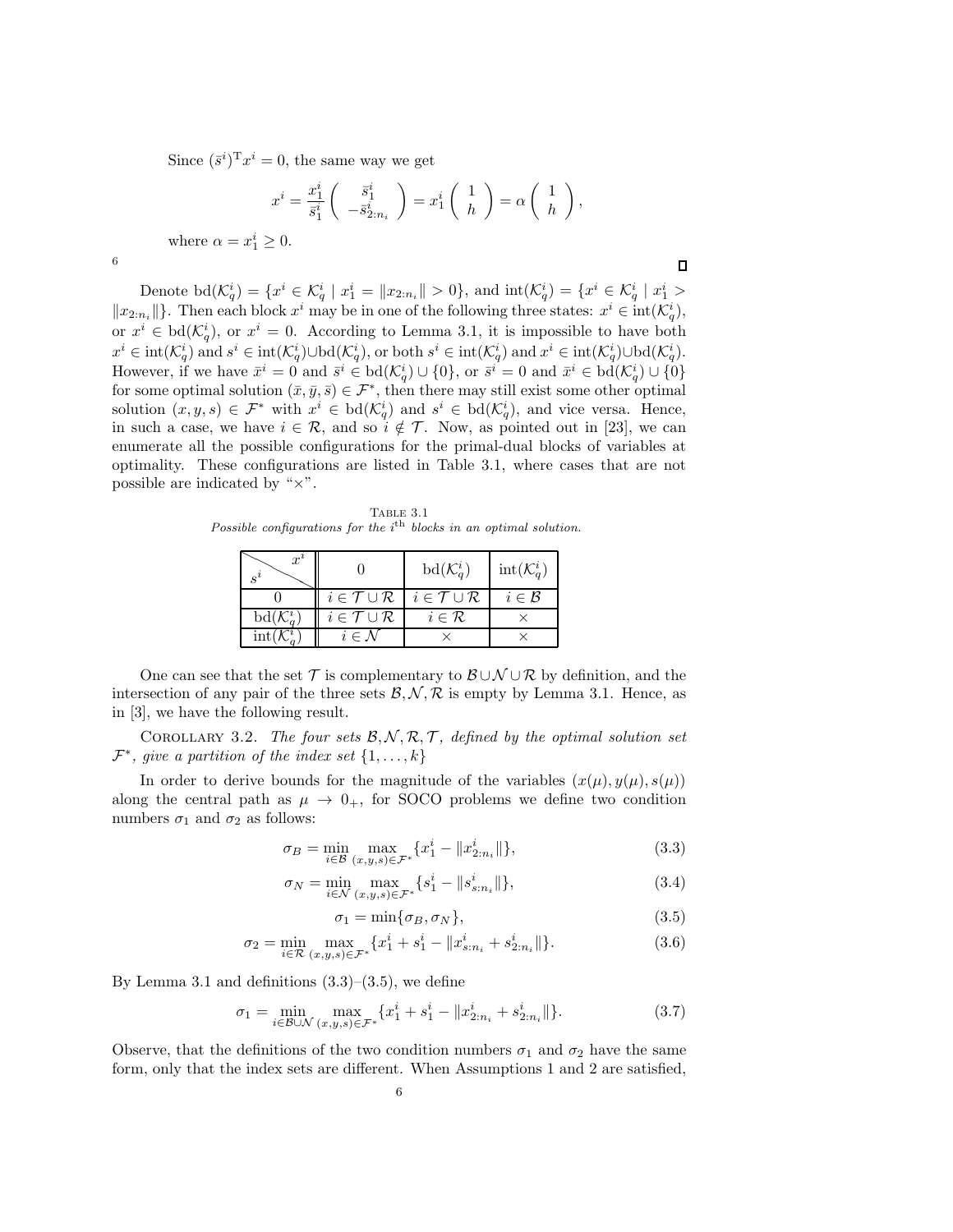then the set of optimal solutions  $\mathcal{F}^*$  is nonempty, convex and compact. Thus, the two condition numbers  $\sigma_1$  and  $\sigma_2$  are well defined, which is spelled out in the following Lemma.

LEMMA 3.3. *The two condition numbers*  $\sigma_1$  *and*  $\sigma_2$  *are both positive constants, i.e.*, we have  $\sigma_1 > 0$ , and  $\sigma_2 > 0$ .

*Proof.* By the compactness of  $\mathcal{F}^*$  and the definitions of  $\sigma_1$  and  $\sigma_2$ , it is obvious that they both are constants. Further, for  $\forall i \in B$ , there exists some  $(\bar{x}, \bar{y}, \bar{s}) \in \mathcal{F}^*$ such that  $\bar{x}_1^i - \|\bar{x}_{2:n_i}^i\| > 0$ . Since by Theorem 2.1  $\mathcal{F}^*$  is nonempty and compact, and  $x_1^i - ||x_{2:n_i}^i||$  is a continuous function on the compact set  $\mathcal{F}^*$ , there must exist some  $(\hat{x}, \hat{y}, \hat{s}) \in \mathcal{F}^*$  such that

$$
\sigma^i_1:=\max_{(x,y,s)\in\mathcal{F}^*}\{x^i_1-\|x^i_{2:n_i}\|\}=\hat{x}^i_1-\|\hat{x}^i_{2:n_i}\|\geq \bar{x}^i_1-\|\bar{x}^i_{2:n_i}\|>0.
$$

Then by the finiteness of the set  $\mathcal{B}$  we obtain  $\sigma_B = \min_{i \in \mathcal{B}} \sigma_i^i > 0$ . In the same way we can prove  $\sigma_N > 0$ , and hence  $\sigma_1 = \min{\{\sigma_B, \sigma_N\}} > 0$ .

Similarly, for  $\forall i \in R$ , there exists some  $(\bar{x}, \bar{y}, \bar{s}) \in \mathcal{F}^*$  such that  $\bar{x}_1^i = ||\bar{x}_{2:n_i}^i|| > 0$ and  $\bar{s}_1^i = ||\bar{s}_{2:n_i}^i|| > 0$ . Then by Lemma 3.1 we have

$$
\bar{x}^i = \bar{x}_1^i \begin{pmatrix} 1 \\ h_i \end{pmatrix}, \quad \bar{s}^i = \bar{s}_1^i \begin{pmatrix} 1 \\ -h_i \end{pmatrix},
$$

where  $h_i \in R^{n_i-1}$  is a constant vector with  $||h_i|| = 1$ . So we have

$$
\bar{x}_1^i + \bar{s}_1^i - \|\bar{x}_{2:n_i}^i + \bar{s}_{2:n_i}^i\| = \bar{x}_1^i + \bar{s}_1^i - |\bar{x}_1^i - \bar{s}_1^i| = 2\min\{\bar{x}_1^i, \bar{s}_1^i\} > 0.
$$

In a similar way, using the compactness of  $\mathcal{F}^*$ , the continuity of the function  $x_1^i$  +  $s_1^i - \|x_{2:n_i}^i + s_{2:n_i}^i\|$  on  $\mathcal{F}^*$ , and the finiteness of the set  $\mathcal{R}$ , we get that  $\sigma_2 > 0$ .

Lemma 3.3 tells us that the two condition numbers  $\sigma_1$  and  $\sigma_2$  are well defined finite positive values. By using  $\sigma_1$  and  $\sigma_2$ , according to the optimal partition  $\mathcal{B}, \mathcal{N}, \mathcal{R}$  and  $\mathcal{T}$ , we can derive some bounds for the variables along the central path of the SOCO problem.

THEOREM 3.4. Let  $\mu > 0$  and  $(x(\mu), y(\mu), s(\mu))$  be the corresponding point on *the central path which satisfies (2.5). Then we have*

*1. For*  $∀i ∈ B$ *, we have* 

$$
x_1^i(\mu) \ge x_1^i(\mu) - ||x_{2:n_i}^i(\mu)|| > \frac{\sigma_1}{2k}
$$
, and  $s_1^i(\mu) \le \frac{k\mu}{\sigma_1}$ .

2. For  $\forall i \in \mathcal{N}$ , we have

$$
s_1^i(\mu) \ge s_1^i(\mu) - ||s_{2:n_i}^i(\mu)|| > \frac{\sigma_1}{2k}
$$
, and  $x_1^i(\mu) \le \frac{k\mu}{\sigma_1}$ .

*3. For*  $∀i ∈ R$ *, we have* 

$$
x_1^i(\mu) > \frac{\sigma_2}{4k}, \text{ and } s_1^i(\mu) > \frac{\sigma_2}{4k},
$$
  

$$
x_1^i(\mu) - ||x_{2:n_i}^i(\mu)|| + (s_1^i(\mu) - ||s_{2:n_i}^i(\mu)||) \le \frac{2k\mu}{\sigma_2}.
$$

*In particular we have*

 $\overline{(\ }$ 

$$
\frac{2k\mu}{\sigma_2} > x_1^i(\mu) - \|x_{2:n_i}^i(\mu)\|, \text{ and } \frac{2k\mu}{\sigma_2} > s_1^i(\mu) - \|s_{2:n_i}^i(\mu)\|.
$$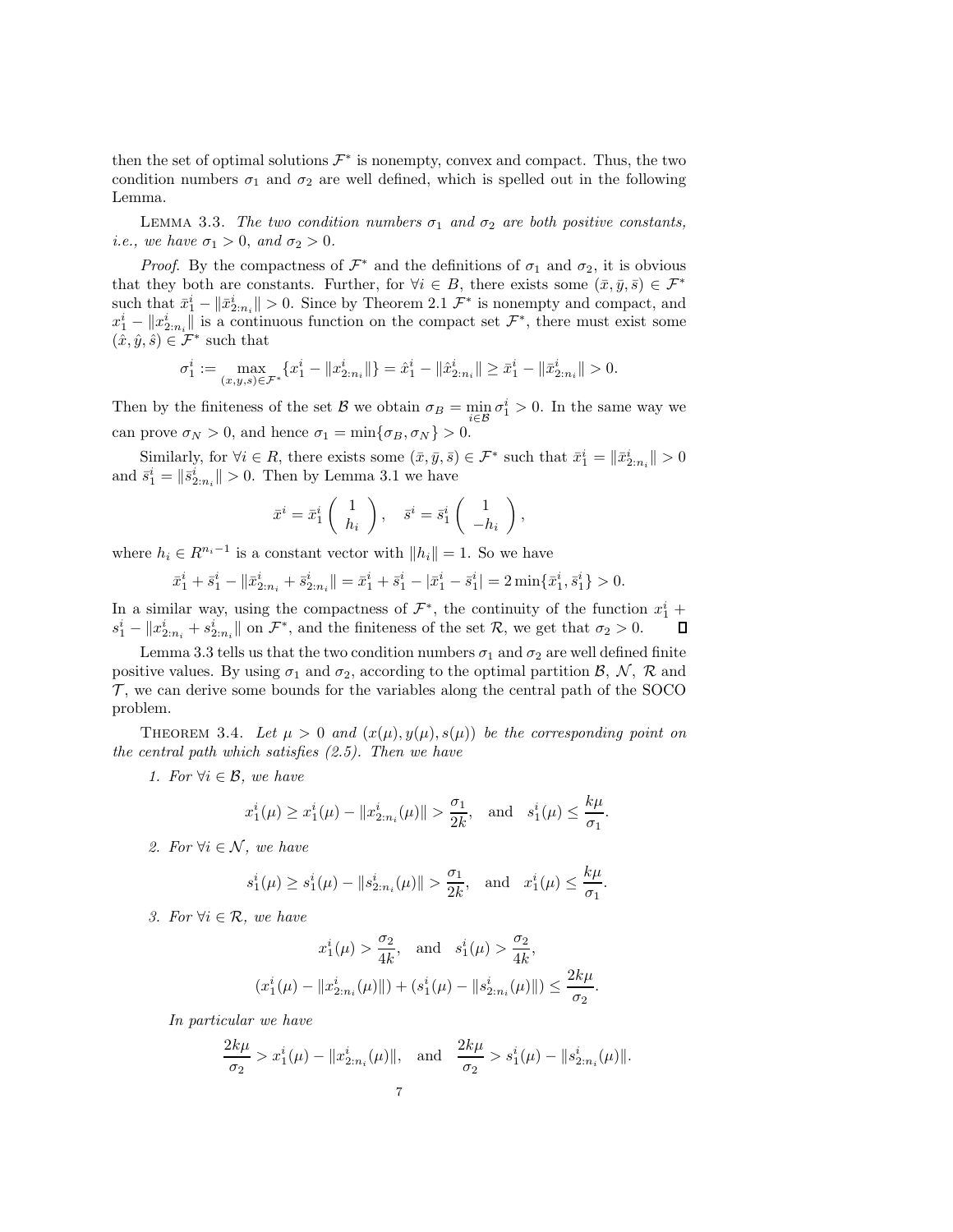*4. For* ∀i ∈ B ∪ N *we have*

$$
x_1^i(\mu) + s_1^i(\mu) - \|x_{2:n_i}^i(\mu) + s_{2:n_i}^i(\mu)\| > \frac{\sigma_1}{2k}.
$$

*For* ∀i ∈ R *we have*

$$
x_1^i(\mu) + s_1^i(\mu) - \|x_{2:n_i}^i(\mu) + s_{2:n_i}^i(\mu)\| > \frac{\sigma_2}{2k}
$$

*For*  $\forall i \in \mathcal{T}$ *, we have* 

$$
x_1^i(\mu) + s_1^i(\mu) - \|x_{2:n_i}^i(\mu) + s_{2:n_i}^i(\mu)\| \to 0 \text{ as } \mu \to 0_+.
$$

*Proof.* By  $(2.5)$  for any  $i \in \{1, \ldots, k\}$  we have

$$
x^{i}(\mu) \circ s^{i}(\mu) = \mu e_{i} = (\mu, 0, \dots, 0)^{\mathrm{T}}, \tag{3.8}
$$

.

which is equivalent to:

$$
s^{i}(\mu) = \frac{\mu \begin{pmatrix} x_{1}^{i}(\mu) \\ -x_{2:n_{i}}^{i}(\mu) \end{pmatrix}}{(x_{1}^{i}(\mu))^{2} - ||x_{2:n_{i}}^{i}(\mu)||^{2}},
$$
\n(3.9)

or equivalently

$$
x^{i}(\mu) = \frac{\mu \begin{pmatrix} s_{1}^{i}(\mu) \\ -s_{2:n_{i}}^{i}(\mu) \end{pmatrix}}{(s_{1}^{i}(\mu))^{2} - \|s_{2:n_{i}}^{i}(\mu)\|^{2}}.
$$
\n(3.10)

1. For  $\forall i \in B$ , by the definition of  $\sigma_1$  and the compactness of  $\mathcal{F}^*$ , we can choose some  $(\bar{x}, \bar{y}, \bar{s}) \in \mathcal{F}^*$  such that

$$
\bar{x}_1^i - \|\bar{x}_{2:n_i}^i\| \ge \sigma_1. \tag{3.11}
$$

Since both  $(\bar{x}, \bar{y}, \bar{s})$  and  $(x(\mu), y(\mu), s(\mu))$  are primal-dual feasible, we get

$$
(\bar{x} - x(\mu))^{\mathrm{T}}(\bar{s} - s(\mu)) = (\bar{x} - x(\mu))^{\mathrm{T}}(A^{\mathrm{T}}\bar{y} - A^{\mathrm{T}}y(\mu))
$$
  
=  $(A\bar{x} - Ax(\mu))^{\mathrm{T}}(\bar{y} - y) = (b - b)^{\mathrm{T}}(\bar{y} - y) = 0.$ 

Therefore we have

$$
\bar{x}^{\mathrm{T}}\bar{s} + x(\mu)^{\mathrm{T}}s(\mu) = \bar{x}^{\mathrm{T}}s(\mu) + x(\mu)^{\mathrm{T}}\bar{s}.
$$
 (3.12)

Since  $(\bar{x}, \bar{y}, \bar{s}) \in \mathcal{F}^*$ , by the optimality conditions in Theorem 2.1 we have  $\bar{x}^T \bar{s} = 0$ . By formula (3.8) we have  $(x^j(\mu))^T s^j(\mu) = \mu$  for  $j = 1, 2, ..., k$ , and hence  $x(\mu)^{T} s(\mu) = \sum_{j=1}^{k} (x^{j}(\mu))^{T} s^{j}(\mu) = k\mu$ . Then by formula (3.12) we get

$$
\sum_{j=1}^{k} [(\bar{x}^{j})^{\mathrm{T}} s^{j}(\mu) + (\bar{s}^{j})^{\mathrm{T}} x^{j}(\mu)] = k\mu.
$$
 (3.13)

Since  $(\bar{x}^j)^T s^j(\mu) \ge 0$ ,  $(\bar{s}^j)^T x^j(\mu) \ge 0$  and  $s_1^j(\mu) > ||s_{2:n_i}^j(\mu)||$  for  $j = 1, ..., k$ , by formula (3.13), the Cauchy-Schwarz inequality and formula (3.11) we get:

$$
k\mu \geq (\bar{x}^i)^{\mathrm{T}} s^i(\mu) = \bar{x}_1^i s_1^i(\mu) + (\bar{x}_{2:n_i}^i)^{\mathrm{T}} s_{2:n_i}^i(\mu)
$$
  
 
$$
\geq \bar{x}_1^i s_1^i(\mu) - ||\bar{x}_{2:n_i}^i|| ||s_{2:n_i}^i(\mu)|| \geq \sigma_1 s_1^i(\mu).
$$
  
8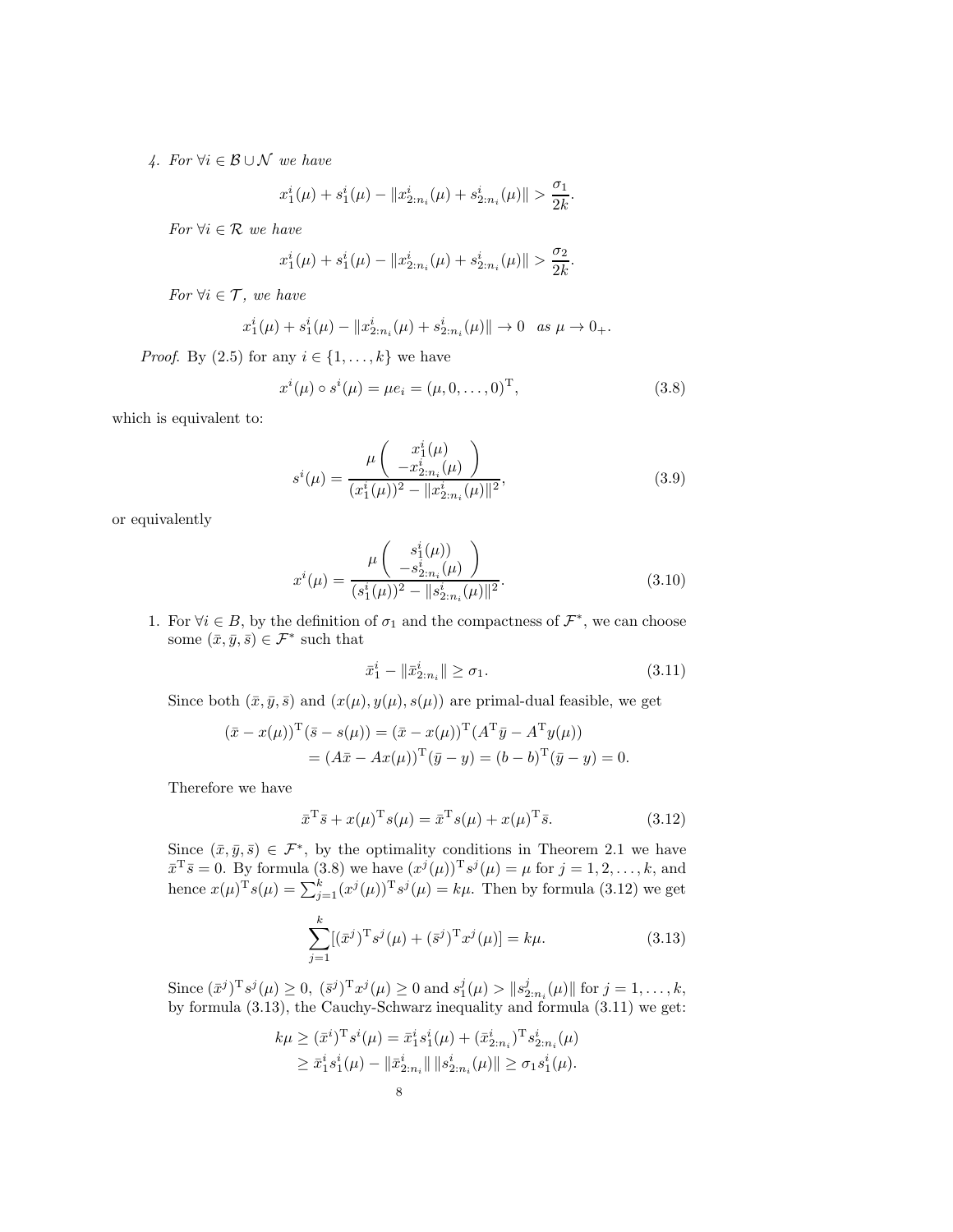Hence we have

$$
s_1^i(\mu) \le \frac{k\mu}{\sigma_1}, \quad \forall i \in B. \tag{3.14}
$$

By (3.9) and  $x_1^i(\mu) > ||x_{2:n_i}^i(\mu)||$  we have

$$
s_1^i(\mu) = \frac{\mu x_1^i(\mu)}{(x_1^i(\mu))^2 - ||x_{2:n_i}^i(\mu)||^2}
$$
  
= 
$$
\frac{\mu}{x_1^i(\mu) - ||x_{2:n_i}^i(\mu)||} \frac{x_1^i(\mu)}{x_1^i(\mu) + ||x_{2:n_i}^i(\mu)||}
$$
  
> 
$$
\frac{\mu}{x_1^i(\mu) - ||x_{2:n_i}^i(\mu)||} \frac{1}{2}.
$$
 (3.15)

Then by  $(3.14)$  and  $(3.15)$  we get

$$
x_1^i(\mu) - \|x_{2:n_i}^i(\mu)\| > \frac{1}{2} \frac{\mu}{s_1^i(\mu)} \ge \frac{\sigma_1}{2k},
$$

and it is obvious that  $x_1^i(\mu) - ||x_{2:n_i}^i(\mu)|| \leq x_1^i(\mu)$ .

- 2. Analogously, by substituting  $x^{i}(\mu)$  for  $s^{i}(\mu)$  and  $s^{i}(\mu)$  for  $x^{i}(\mu)$  respectively, we can get the desired result in the same way as above.
- 3. By the the definition of  $\sigma_2$  and the compactness of  $\mathcal{F}^*$ , for all  $i \in \mathcal{R}$ , we can choose some  $(\bar{x}, \bar{y}, \bar{s}) \in \mathcal{F}^*$  such that

$$
\bar{x}_1^i + \bar{s}_1^i - \|\bar{x}_{2:n_i}^i + \bar{s}_{2:n_i}^i\| \ge \sigma_2. \tag{3.16}
$$

By Lemma 3.1 we have

$$
\bar{x}^i = \bar{x}_1^i \begin{pmatrix} 1 \\ h_i \end{pmatrix}, \quad \bar{s}^i = \bar{s}_1^i \begin{pmatrix} 1 \\ -h_i \end{pmatrix}, \tag{3.17}
$$

where  $h_i \in R^{n_i-1}$  is a constant vector with  $||h_i|| = 1$ . So we have

$$
\bar{x}_1^i + \bar{s}_1^i - \|\bar{x}_{2:n_i}^i + \bar{s}_{2:n_i}^i\| = \bar{x}_1^i + \bar{s}_1^i - |\bar{x}_1^i - \bar{s}_1^i| = 2\min\{\bar{x}_1^i, \bar{s}_1^i\}.
$$
 (3.18)

Then by  $(3.16)$  and  $(3.18)$  we get

$$
\bar{x}_1^i \ge \frac{\sigma_2}{2}, \quad \bar{s}_1^i \ge \frac{\sigma_2}{2}.\tag{3.19}
$$

By  $(3.8)$  we have

$$
x_1^i(\mu)s_{2:n_i}^i(\mu) + s_1^i(\mu)x_{2:n_i}^i(\mu) = 0,
$$

which, since  $x_1^i(\mu) > 0$ , is equivalent to:

$$
s_{2:n_i}^i(\mu) = -\frac{s_1^i(\mu)}{x_1^i(\mu)} x_{2:n_i}^i(\mu). \tag{3.20}
$$

Then by (3.13), (3.17), (3.19),  $||h_i|| = 1$  and the Cauchy-Schwarz inequality we derive

$$
k\mu \geq (\bar{x}^i)^{\mathrm{T}} s^i(\mu) + (\bar{s}^i)^{\mathrm{T}} x^i(\mu)
$$
  
=  $\bar{x}_1^i (s_1^i(\mu) + (s_{2:n_i}^i(\mu))^{\mathrm{T}} h_i) + \bar{s}_1^i (x_1^i(\mu) - (x_{2:n_i}^i(\mu))^{\mathrm{T}} h_i)$   
 $\geq \bar{x}_1^i (s_1^i(\mu) - ||s_{2:n_i}^i||) + \bar{s}_1^i (x_1^i(\mu) - ||x_{2:n_i}^i(\mu)||)$   
 $\geq \frac{\sigma_2}{2} (s_1^i(\mu) - ||s_{2:n_i}^i||) + \frac{\sigma_2}{2} (x_1^i(\mu) - ||x_{2:n_i}^i(\mu)||).$  (3.21)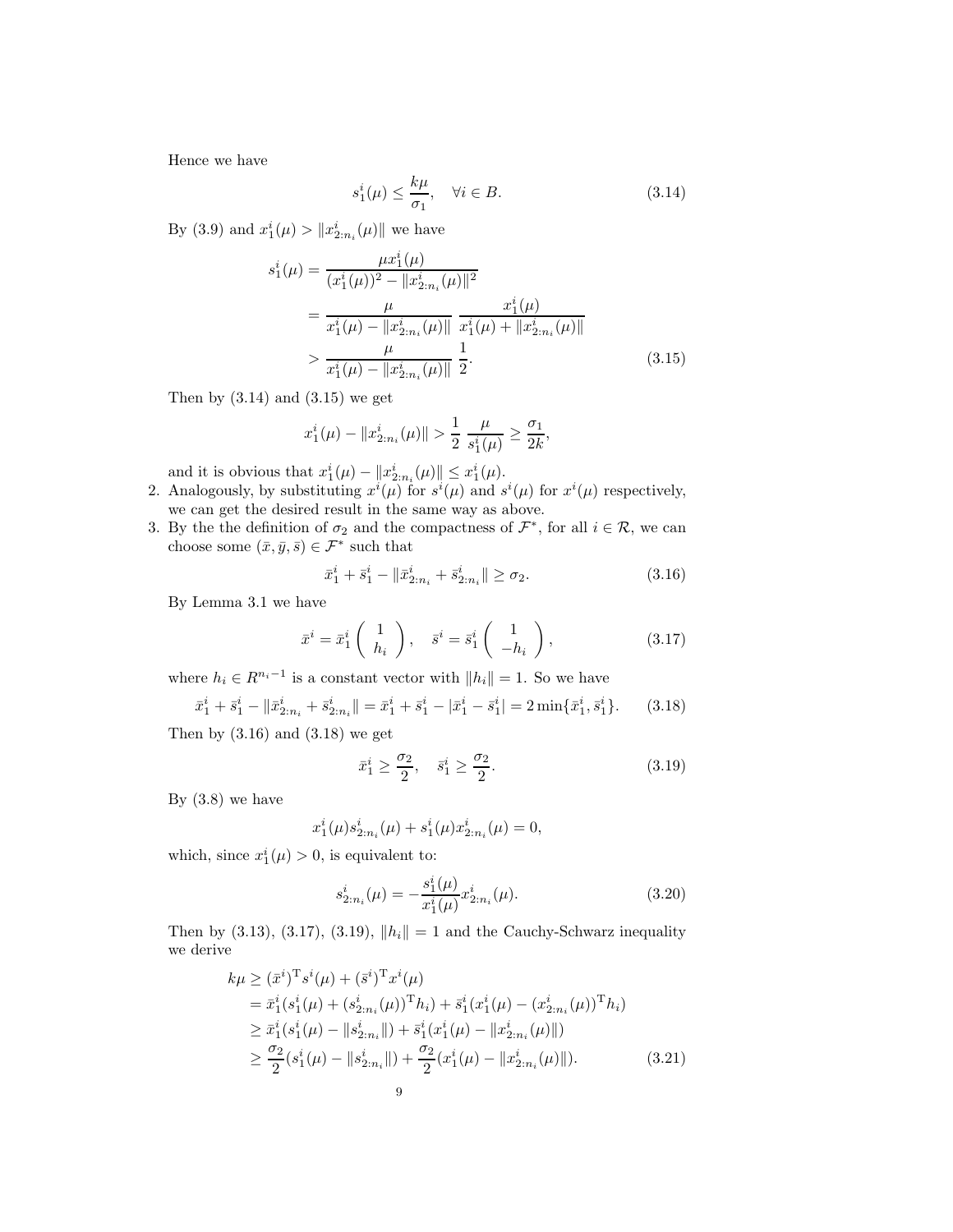So we get

$$
\frac{2k\mu}{\sigma_2} \ge (s_1^i(\mu) - ||s_{2:n_i}^i(\mu)||) + (x_1^i(\mu) - ||x_{2:n_i}^i(\mu)||).
$$

Since  $s_1^i(\mu) - ||s_{2:n_i}^i(\mu)|| > 0$  and  $x_1^i(\mu) - ||x_{2:n_i}^i(\mu) > 0$ , we get

$$
\frac{2k\mu}{\sigma_2} > x_1^i(\mu) - \|x_{2:n_i}^i\|, \quad \frac{2k\mu}{\sigma_2} > s_1^i(\mu) - \|s_{2:n_i}^i\|.\tag{3.22}
$$

Then by  $(3.15)$  and  $(3.22)$  we have

$$
s_1^i(\mu) \ge \frac{\mu}{2(x_1^i(\mu) - \|x_{2:n_i}^i(\mu)\|)} > \frac{\sigma_2}{4k}.
$$

Analogously, by  $(3.10)$  and  $s_1^i(\mu) > ||s_{2:n_i}^i(\mu)||$  we have

$$
x_1^i(\mu) = \frac{\mu s_1^i(\mu)}{(s_1^i(\mu))^2 - ||s_{2:n_i}^i(\mu)||^2}
$$
  
= 
$$
\frac{\mu}{s_1^i(\mu) - ||s_{2:n_i}^i(\mu)||} \frac{s_1^i(\mu)}{s_1^i(\mu) + ||s_{2:n_i}^i(\mu)||}
$$
  
> 
$$
\frac{\mu}{s_1^i(\mu) - ||s_{2:n_i}^i(\mu)||} \frac{1}{2}.
$$
 (3.23)

Then by  $(3.22)$  and  $(3.23)$  we get

$$
x_1^i(\mu)\geq \frac{\mu}{2(s_1^i(\mu)-\|s_{2:n_i}^i(\mu)\|)}>\frac{\sigma_2}{4k}.
$$

4. Now by the results in item 1 of this theorem, for all  $i \in \mathcal{B}$  we have

$$
x_1^i(\mu) + s_1^i(\mu) - \|x_{2:n_i}^i(\mu) + s_{2:n_i}^i(\mu)\|
$$
  
\n
$$
\geq x_1^i(\mu) + s_1^i(\mu) - (\|x_{2:n_i}^i(\mu)\| + \|s_{2:n_i}^i(\mu)\|)
$$
  
\n
$$
> x_1^i(\mu) - \|x_{2:n_i}^i(\mu)\| \geq \frac{\sigma_1}{2k}.
$$
\n(3.24)

Similarly for all  $i\in\mathcal{N}$  we have

$$
x_1^i(\mu) + s_1^i(\mu) - \|x_{2:n_i}^i(\mu) + s_{2:n_i}^i(\mu)\|
$$
  
\n
$$
\geq x_1^i(\mu) + s_1^i(\mu) - (\|x_{2:n_i}^i(\mu)\| + \|s_{2:n_i}^i(\mu)\|)
$$
  
\n
$$
> s_1^i(\mu) - \|s_{2:n_i}^i(\mu)\| \geq \frac{\sigma_1}{2k}.
$$
\n(3.25)

Then by  $(3.24)$ – $(3.25)$ , for all  $i \in \mathcal{B} \cup \mathcal{N}$  we have

$$
x_1^i(\mu) + s_1^i(\mu) - \|x_{2:n_i}^i(\mu) + s_{2:n_i}^i(\mu)\| > \frac{\sigma_1}{2k},
$$

For all  $i \in \mathcal{R}$ , by (3.20) and the results in item 3 of this theorem, we have

$$
x_1^i(\mu) + s_1^i(\mu) - \|x_{2:n_i}^i(\mu) + s_{2:n_i}^i(\mu)\|
$$
  
\n
$$
= x_1^i(\mu) + s_1^i(\mu) - \left|1 - \frac{s_1^i(\mu)}{x_1^i(\mu)}\right| \|x_{2:n_i}^i(\mu)\|
$$
  
\n
$$
\geq x_1^i(\mu) + s_1^i(\mu) - \left|1 - \frac{s_1^i(\mu)}{x_1^i(\mu)}\right| x_1^i(\mu)
$$
  
\n
$$
\geq 2 \min\{x_1^i(\mu), s_1^i(\mu)\} > \frac{\sigma_2}{2k}.
$$
 (3.26)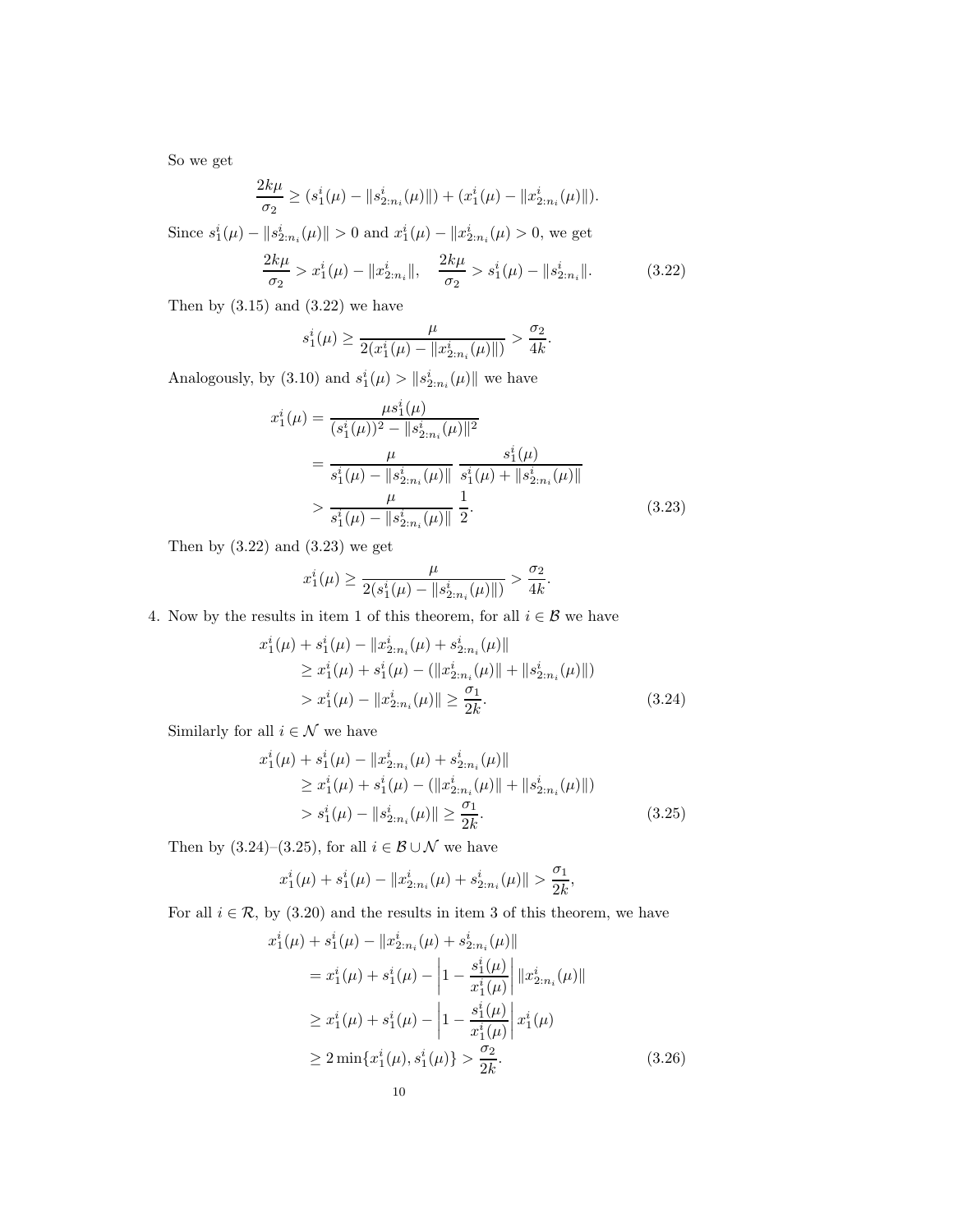By Theorem 2.2, we know that for all  $i \in \mathcal{T}$ , we have either  $x^{i}(\mu) \to 0$ and  $s^i(\mu) \to 0$ , or  $x^i(\mu) \to 0$  and  $s^i_1(\mu) - s^i_{2:n_i}(\mu) \to 0$ , or  $s^i(\mu) \to 0$  and  $x_1^i(\mu) - x_{2:n_i}^i(\mu) \to 0$  as  $\mu \to 0_+$ . So we get

$$
x_1^i(\mu) + s_1^i(\mu) - \|x_{2:n_i}^i(\mu) + s_{2:n_i}^i(\mu)\| \to 0 \text{ as } \mu \to 0_+.
$$
 (3.27)

,

By Theorem 3.4, we get the following known result as a corollary.

COROLLARY 3.5. *The central path*  $(x(\mu), y(\mu), s(\mu))$  *of SOCO problem (2.3) converges to a maximally complementary optimal solution*  $(\bar{x}, \bar{y}, \bar{s})$ *.* 

*Proof.* By Theorem 2.2 we have  $(x(\mu), y(\mu), s(\mu)) \rightarrow (\bar{x}, \bar{y}, \bar{s}) \in \mathcal{F}^*$  as  $\mu \rightarrow 0_+$ . Then by Theorem 3.4 for all  $i \in \mathcal{B}$  we have  $\bar{x}_1^i - ||\bar{x}_{2:n_i}^i|| \geq \frac{\sigma_1}{2k} > 0$  and  $\bar{s}^i = 0$ ; for all  $i \in \mathcal{N}$  we have  $\bar{s}_1^i - \|\bar{s}_{2:n_i}^i\| \geq \frac{\sigma_1}{2k} > 0$  and  $\bar{x}^i = 0$ ; and for all  $i \in \mathcal{R}$  we have  $\|\bar{x}_1^i + \bar{s}_1^i - \|\bar{x}_{2:n_i}^i + \bar{s}_{2:n_i}^i\| \ge \frac{\sigma_2}{2k}$ . So we get  $\bar{x}^i + \bar{s}^i \in \text{int}(\mathcal{K}_q^i)$  for all  $i \in \mathcal{B} \cup \mathcal{N} \cup \mathcal{R}$ , which maximize the number of strictly complementary blocks.

According to Theorem 3.4, we can identify the partition of the four sets  $\mathcal{B}, \mathcal{N}, \mathcal{R}$ and  $\mathcal T$  as  $\mu \to 0_+$ . By (3.24)–(3.26), for all  $i \in \mathcal B \cup \mathcal N \cup \mathcal R$  we have

$$
x_1^i(\mu) + s_1^i(\mu) - \|x_{2:n_i}^i(\mu) + s_{2:n_i}^i(\mu)\| > \min\left\{\frac{\sigma_1}{2k}, \frac{\sigma_2}{2k}\right\}
$$

and according to formula (3.27), for all  $i \in \mathcal{T}$  we have  $x_1^i(\mu) + s_1^i(\mu) - ||x_{2:n_i}^i(\mu) +$  $s_{2:n_i}^i(\mu)$   $\to 0$  as  $\mu \to 0_+$ . Therefore, if we choose  $\mu$  so small that  $x_1^i(\mu) + s_1^i(\mu)$  - $||x_{2:n_i}^i(\mu)|| < \min\{\frac{\sigma_1}{2k},\frac{\sigma_2}{2k}\}\$ for all  $i \in \mathcal{T}$ , we can separate  $\mathcal{T}$  from  $\mathcal{B} \cup \mathcal{N} \cup \mathcal{R}$ . After that, according to the results of Theorem 3.4, we can separate  $\mathcal{B}, \mathcal{N}, \mathcal{R}$  when  $\mu$ is so small that

$$
\frac{k\mu}{\sigma_1} < \min\left\{\frac{\sigma_1}{2k}, \frac{\sigma_2}{4k}\right\}, \text{ and } \max\left\{\frac{k\mu}{\sigma_1}, \frac{2k\mu}{\sigma_2}\right\} < \frac{\sigma_1}{2k},
$$

which is equivalent to

$$
\mu < \min \left\{ \frac{\sigma_1^2}{2k^2}, \frac{\sigma_1 \sigma_2}{4k^2} \right\}
$$

.

In order to derive bounds for the  $i^{\text{th}}$  block in the central path with  $i \in \mathcal{T}$ , we need the following result, which is presented as Theorem 2.4 in [11].

THEOREM 3.6. *For*  $i = 1, ..., m$ , *let*  $g_i(x) : R^n \to R$  *be quadratic functions. Suppose that the set*  $S = \{x \in \mathbb{R}^n \mid g_1(x) \leq 0, g_2(x) \leq 0, \ldots, g_m(x) \leq 0\}$  *is nonempty. Then for every scalar*  $\rho > 0$ *, there exist positive scalars*  $\tau$  *and*  $\gamma$  *such that* 

$$
dist(x, S) \le \tau ||[g(x)]_+||^{\gamma}, \quad \forall x \in R^n \; satisfying \; ||x|| \le \rho,
$$

*where*  $dist(x, \mathcal{S})$  *is the Euclidean distance from the vector* x to the set  $\mathcal{S}$ *, and*  $[g(x)]_+$  =  $(\max\{g_1(x), 0\}, \max\{g_2(x), 0\}, \ldots, \max\{g_m(x), 0\}).$ 

Denote the central path as  $z(\mu) = (x(\mu), y(\mu), s(\mu))$ . By Theorem 3.6, we can get the following estimation for the central path.

THEOREM 3.7. *Suppose*  $0 < \mu < M$ , where M is any positive constant. Then *there exist two constants*  $\tau > 0$  *and*  $\gamma > 0$  *such that* 

$$
dist(z(\mu), \mathcal{F}^*) \leq \tau \mu^{\gamma},
$$
  
11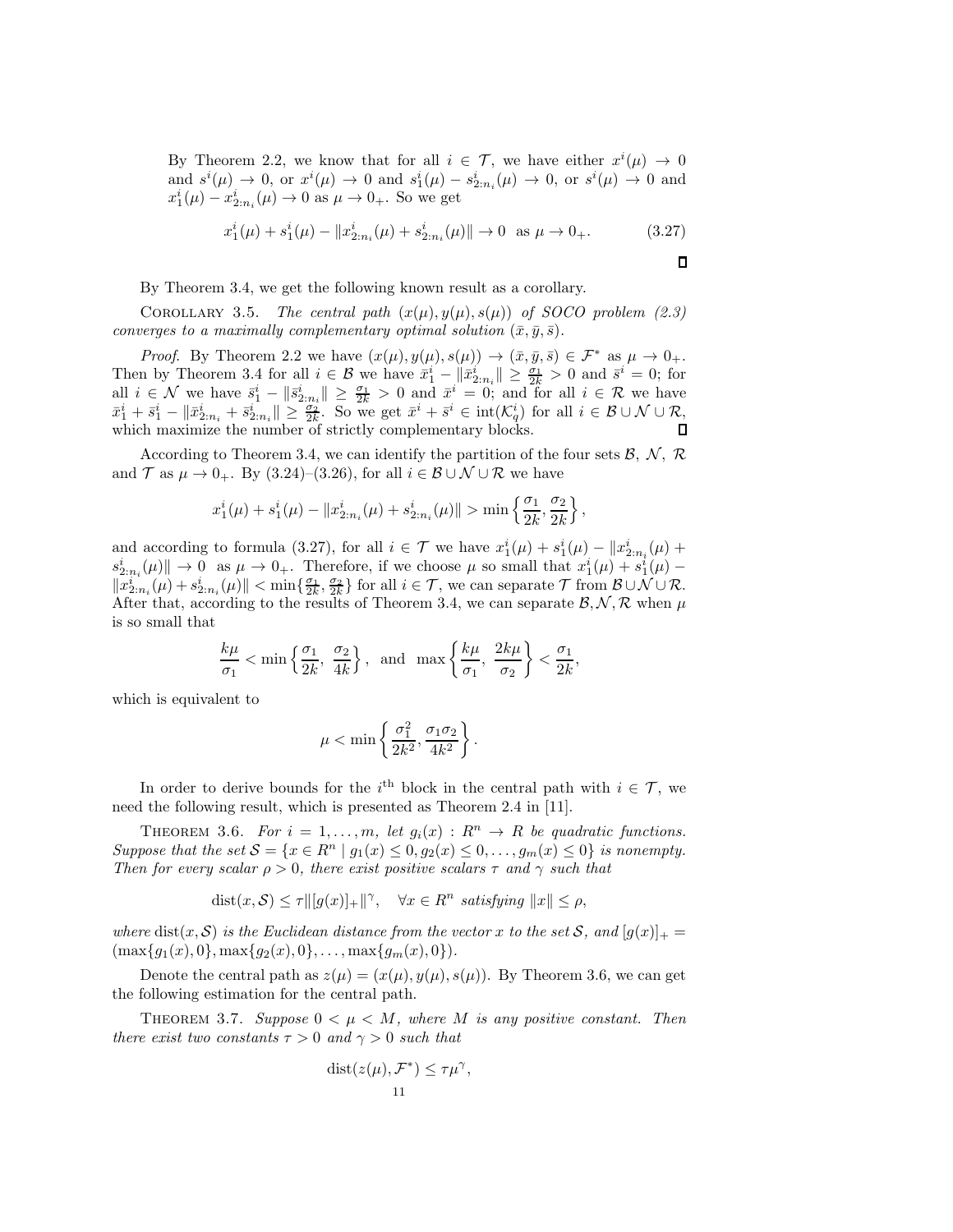*where*  $z(\mu) = (x(\mu), y(\mu), s(\mu))$  *is a point on the central path satisfying system (2.5),*  $and F<sup>*</sup>$  *is the set of primal-dual optimal solutions.* 

*Proof.* Since the second order cone constraint  $x_1 \geq ||x_{2:n}||$  is equivalent to the following quadratic constraints

$$
x_1^2 - \sum_{i=2}^n x_i^2 \ge 0
$$
 and  $x_1 \ge 0$ .

We know that every functions  $g_i(z)$ , where  $z = (x, y, s) \in R^n \times R^m \times R^n$ , in systems (2.4) and (2.5) are quadratic, and the solution set of system (2.4) is  $\mathcal{F}^*$ . By Theorem 2.1 the set  $\mathcal{F}^*$  is nonempty. By the convergence and the analyticity properties of the central path  $z(\mu)$  in Theorem 2.2, we know that the set  $\{z(\mu) | 0 < \mu < M\}$  is bounded, i.e., for  $0 < \mu < M$  there exists a constant  $\rho_M > 0$  such that  $||z(\mu)|| \le \rho_M$ . By system (2.5), where every equality is counted as two inequalities, we have

$$
\| [g(x)]_+\| = \sqrt{\sum_{i=1}^{2k} \mu^2} = \sqrt{2k}\mu.
$$

Then by Theorem 3.6 we get the desired result.

Using Theorem 3.7, for  $i \in \mathcal{T}$  we derive the following estimates for the  $i^{\text{th}}$  block of variables on the central path.

THEOREM 3.8. Suppose  $0 < \mu < M$ ,  $i \in \mathcal{T}$  and  $(x^{i}(\mu), y^{i}(\mu), s^{i}(\mu))$  is the i<sup>th</sup> *block of variables on the central path*  $(x(\mu), y(\mu), s(\mu))$ *. Define* 

$$
\tau_x^i = \max_{(x,y,s)\in \mathcal{F}^*} x_1^i, \quad \tau_s^i = \max_{(x,y,s)\in \mathcal{F}^*} s_1^i.
$$

*Then there exist constants*  $\tau_1 > 0$ ,  $\tau_2 > 0$ , and  $\gamma > 0$  *such that* 

*1.* If  $\tau_x^i = \tau_s^i = 0$ , we have  $x^i = s^i = 0$  for  $\forall (x, y, s) \in \mathcal{F}^*$ , and

$$
\tau_2 \mu^{1-\gamma} \leq x_1^i(\mu) - \|x_{2:n_i}^i(\mu)\| \leq x_1^i(\mu) \leq \tau_1 \mu^{\gamma},
$$
  

$$
\tau_2 \mu^{1-\gamma} \leq s_1^i(\mu) - \|s_{2:n_i}^i(\mu)\| \leq s_1^i(\mu) \leq \tau_1 \mu^{\gamma}.
$$

2. If  $\tau_x^i > 0$ , we have  $s^i = 0$  for  $\forall (x, y, s) \in \mathcal{F}^*$ , *i.e.*, we have  $\tau_s^i = 0$  and

$$
\tau_2\mu^{1-\gamma} \leq x_1^i(\mu) - \|x_{2:n_i}^i(\mu)\| \leq \tau_1\mu^{\gamma},
$$

$$
\tau_2\mu \leq s_1^i(\mu) - \|s_{2:n_i}^i(\mu)\| \leq \tau_1\mu^\gamma, \quad \tau_2\mu^{1-\gamma} \leq s_1^i(\mu) \leq \tau_1\mu^\gamma.
$$

3. If  $\tau_s^i > 0$ , we have  $x^i = 0$  for  $\forall (x, y, s) \in \mathcal{F}^*$ , *i.e.*, we have  $\tau_x^i = 0$  and

$$
\tau_2 \mu^{1-\gamma} \le s_1^i(\mu) - \|s_{2:n_i}^i(\mu)\| \le \tau_1 \mu^\gamma,
$$
  

$$
\tau_2 \mu \le x_1^i(\mu) - \|x_{2:n_i}^i(\mu)\| \le \tau_1 \mu^\gamma, \quad \tau_2 \mu^{1-\gamma} \le x_1^i(\mu) \le \tau_1 \mu^\gamma.
$$

*Moreover, we have*  $0 < \gamma \leq \frac{1}{2}$ *, and there exists a constant*  $\tau_3 > 0$  *such that for all*  $i \in \mathcal{T}$  *we have* 

$$
\tau_2\mu^{1-\gamma} \leq x_1^i(\mu) + s_1^i(\mu) - \|x_{2:n_i}^i(\mu) + s_{2:n_i}^i(\mu)\| \leq \tau_3\mu^{\gamma}.
$$
  
12

 $\Box$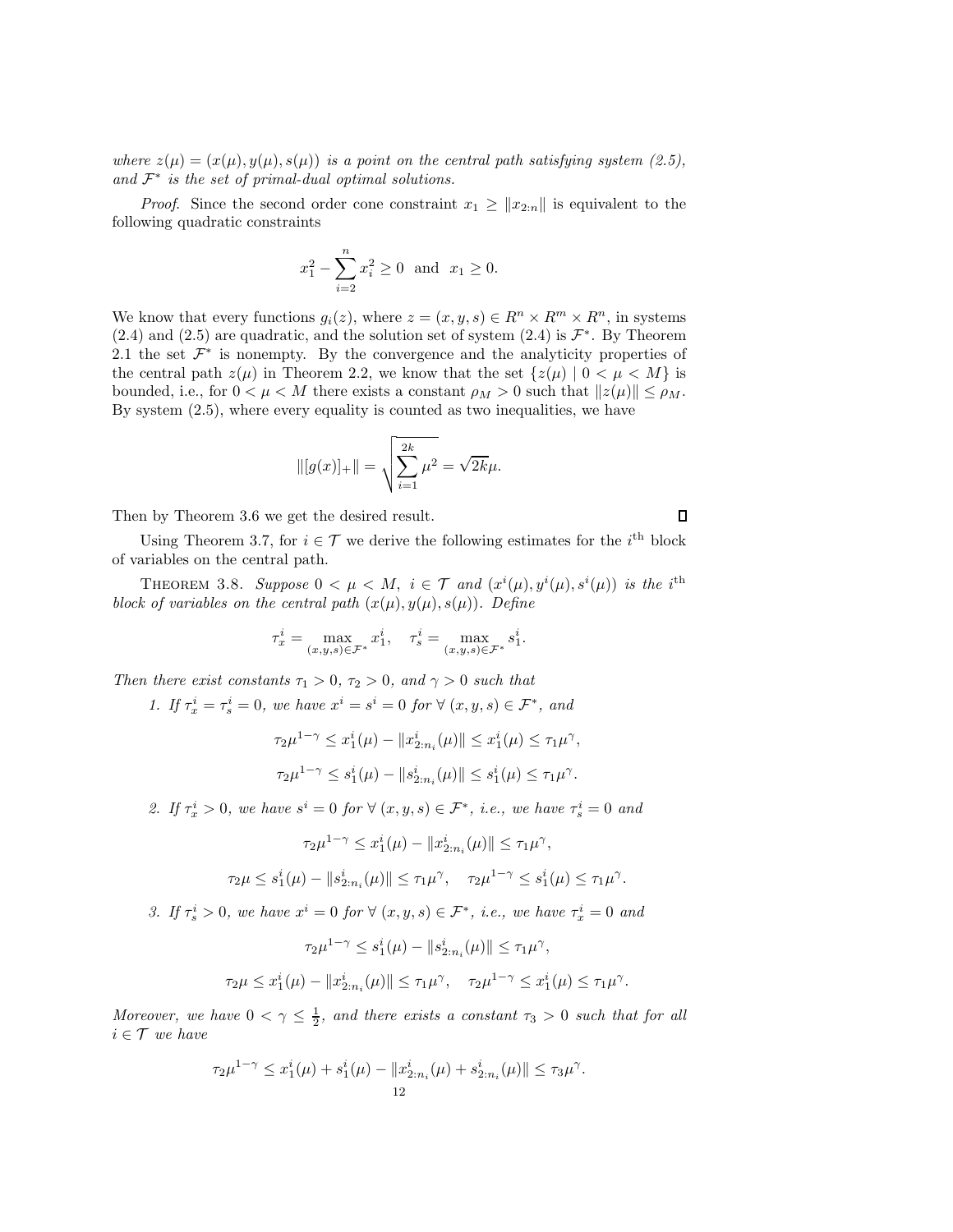*Proof.* By Theorem 3.7 there exist constants  $\tau > 0$  and  $\gamma > 0$  such that

$$
dist(z(\mu), \mathcal{F}^*) \leq \tau \mu^{\gamma}.
$$

Since  $\mathcal{F}^*$  is compact, there exists  $(\bar{x}, \bar{y}, \bar{s}) \in \mathcal{F}^*$  such that

dist
$$
(z(\mu), \mathcal{F}^*) = \sqrt{\|x(\mu) - \bar{x}\|^2 + \|y(\mu) - \bar{y}\|^2 + \|s(\mu) - \bar{s}\|^2}.
$$

By the above two inequalities we get

$$
\|x^{i}(\mu) - \bar{x}^{i}\| \le \tau \mu^{\gamma}, \quad \|s^{i}(\mu) - \bar{s}^{i}\| \le \tau \mu^{\gamma}, \quad \forall i = 1, 2, \dots, k. \tag{3.28}
$$

By the proof of Theorem 3.7 we know that there exists a constant  $\rho_M > 0$  such that  $||z(\mu)|| \le \rho_M$  for all  $0 < \mu < M$ . In the following analysis, we assume  $i \in \mathcal{T}$  and let

$$
\tau_1 = \sqrt{2}\tau > 0, \ \tau_2 = \min\left\{\frac{1}{3\tau}, \frac{1}{2\rho_M}\right\} > 0.
$$

1. If  $\tau_x^i = \tau_s^i = 0$ , then by the definition of  $\tau_x^i$  and  $\tau_s^i$  we have  $x_1^i = s_1^i = 0$  for all  $(x, y, s) \in \mathcal{F}^*$ . Since  $x_1^i \ge ||x_{2:n_i}^i||$  and  $s_1^i \ge ||s_{2:n_i}^i||$ , we get  $x^i = s^i = 0$  for all  $(x, y, s) \in \mathcal{F}^*$ . Hence in formula (3.28) we have  $\bar{x}^i = \bar{s}^i = 0$ , and thus

$$
||x^{i}(\mu)|| \le \tau \mu^{\gamma}, \quad ||s^{i}(\mu)|| \le \tau \mu^{\gamma}.
$$
 (3.29)

Then by  $(3.15)$  and  $(3.29)$  we have

$$
x_1^i(\mu) - \|x_{2:n_i}^i(\mu)\| \ge \frac{1}{2} \frac{\mu}{s_1^i(\mu)} \ge \frac{1}{2} \frac{\mu}{\|s^i(\mu)\|} \ge \frac{1}{2\tau} \mu^{1-\gamma}.
$$

Since  $\tau_1 = \sqrt{2}\tau > \tau$ ,  $\tau_2 \leq \frac{1}{3\tau} < \frac{1}{2\tau}$ , by the above formula and (3.29) we get

$$
\tau_2\mu^{1-\gamma} \leq x_1^i(\mu) - \|x_{2:n_i}^i(\mu)\| \leq x_1^i(\mu) \leq \|x^i(\mu)\| \leq \tau_1\mu^{\gamma}.
$$

In the similar way as above we can get

$$
\tau_2\mu^{1-\gamma} \leq s_1^i(\mu) - \|s_{2:n_i}^i(\mu)\| \leq s_1^i(\mu) \leq \tau_1\mu^{\gamma}.
$$

2. Suppose  $\tau_x^i > 0$ . Since  $\mathcal{F}^*$  is compact, there exists an  $(\hat{x}, \hat{y}, \hat{s}) \in \mathcal{F}^*$  such that  $\hat{x}_1^i = \tau_x^i > 0$ ,  $\|\hat{x}_{2:n_i}^i\| = \hat{x}_1^i > 0$  and  $\hat{s}^i = 0$  by the definition of  $\mathcal{T}$ . The proof is by contradiction. If  $\tau_s^i \neq 0$ , then we have  $\tau_s^i > 0$ . Therefore there also exist an  $(\tilde{x}, \tilde{y}, \tilde{s}) \in \mathcal{F}^*$  such that  $\tilde{s}_1^i = \tau_s^i > 0$ ,  $\|\tilde{s}_{2:n_i}^i\| = \tilde{s}_1^i > 0$ , and  $\tilde{x}^i = 0$ . Since  $\mathcal{F}^*$  is convex, we have

$$
(\tilde{x}, \tilde{y}, \tilde{s}) = \frac{1}{2}(\hat{x}, \hat{y}, \hat{s}) + \frac{1}{2}(\tilde{x}, \tilde{y}, \tilde{s}) \in \mathcal{F}^*.
$$

On the other hand, we have

$$
\check{x}_1^i=\frac{\hat{x}_1^i+\tilde{x}_1^i}{2}=\frac{\hat{x}_1^i}{2}>0, \ \check{s}_1^i=\frac{\hat{s}_1^i+\tilde{s}_1^i}{2}=\frac{\tilde{s}_1^i}{2}>0,
$$

which means  $i \in \mathcal{R}$ , that is in contradiction with  $i \in \mathcal{T}$ . Therefore we must have  $\tau_s^i = 0$ , which means  $s^i = 0$  for all  $(x, y, s) \in \mathcal{F}^*$ . So we have  $\bar{s}^i = 0$  in  $(3.28)$ , and we get

$$
||s^{i}(\mu)|| \leq \tau \mu^{\gamma}.
$$
\n(3.30)\n  
\n13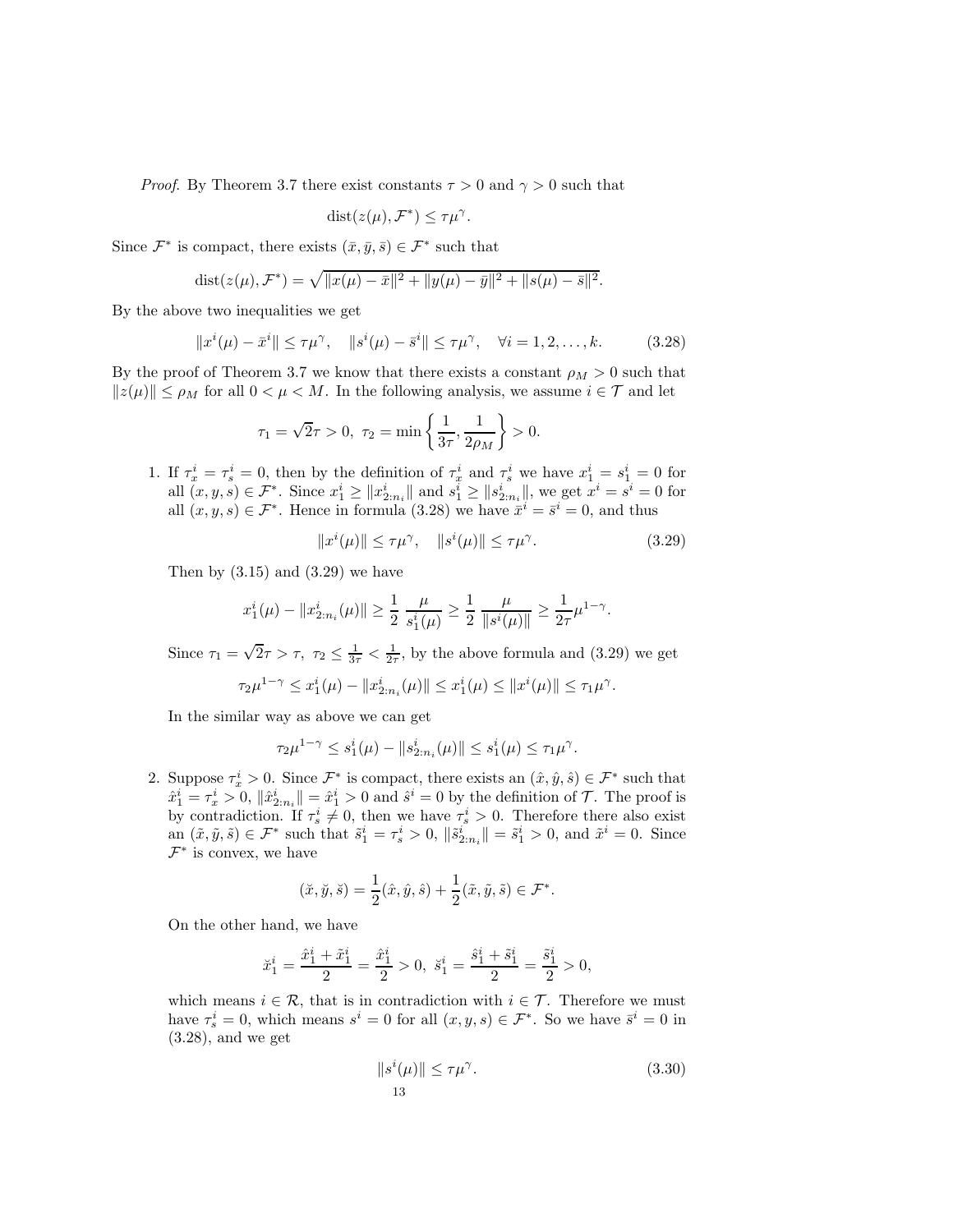Then by  $(3.15)$  and  $(3.30)$  we obtain

$$
x_1^i(\mu) - \|x_{2:n_i}^i(\mu)\| \ge \frac{1}{2} \frac{\mu}{s_1^i(\mu)} \ge \frac{1}{2} \frac{\mu}{\|s^i(\mu)\|} \ge \frac{1}{2c} \mu^{1-\gamma}.
$$
 (3.31)

Since  $\bar{x}_1^i = \|\bar{x}_{2:n_i}^i\|$  for  $i \in \mathcal{T}$ , by  $(3.28)$  we get

$$
x_1^i(\mu) - \|x_{2:n_i}^i(\mu)\| = (x_1^i(\mu) - \bar{x}_1^i) + (\|\bar{x}_{2:n_i}^i\| - \|x_{2:n_i}^i(\mu)\|)
$$
  
\n
$$
\leq |x_1^i(\mu) - \bar{x}_1^i| + \|\bar{x}_{2:n_i}^i - x_{2:n_i}^i(\mu)\|
$$
  
\n
$$
\leq \sqrt{2} \|x^i(\mu) - \bar{x}^i\| \leq \sqrt{2}\tau\mu^\gamma.
$$
 (3.32)

Then by  $(3.15)$  and  $(3.32)$  we obtain

$$
s_1^i(\mu) \ge \frac{\mu}{x_1^i(\mu) - \|x_{2:n_i}^i(\mu)\|} \frac{1}{2} \ge \frac{1}{3c} \mu^{1-\gamma}.
$$
 (3.33)

Symmetrically by (3.23) and  $x_1^i(\mu) \leq ||x^i(\mu)|| \leq ||z(\mu)|| \leq \rho_M$  we get:

$$
s_1^i(\mu) - \|s_{2:n_i}^i(\mu)\| \ge \frac{\mu}{x_1^i(\mu)} \frac{1}{2} \ge \frac{1}{2\rho_M} \mu.
$$
 (3.34)

Since  $\tau_1 = \sqrt{2}\tau$ ,  $\tau_2 \le \frac{1}{3\tau} < \frac{1}{2\tau}$ ,  $\tau_2 \le \frac{1}{2\rho_M}$  and  $s_1^i(\mu) \le ||s^i(\mu)||$ , by formulae  $(3.30)–(3.34)$  we have

$$
\tau_2\mu^{1-\gamma} \leq x_1^i(\mu) - \|x_{2:n_i}^i(\mu)\| \leq \tau_1\mu^{\gamma},
$$

$$
\tau_2 \mu \leq s_1^i(\mu) - \|s_{2:n_i}^i(\mu)\| \leq \tau_1 \mu^\gamma, \quad \tau_2 \mu^{1-\gamma} \leq s_1^i(\mu) \leq \tau_1 \mu^\gamma.
$$

3. Symmetrically, by substituting  $x^{i}(\mu)$  for  $s^{i}(\mu)$  and  $s^{i}(\mu)$  for  $x^{i}(\mu)$ , respectively, we can derive the desired result in the same way as we did in item 2.

By the results as above, we get  $\tau_1 \mu^\gamma \geq \tau_2 \mu^{1-\gamma}$  for  $0 < \mu < M$ . Let  $\mu \to 0_+$ , we get  $\gamma \leq 1 - \gamma$ . Combined with  $\gamma > 0$  we obtain  $0 < \gamma \leq \frac{1}{2}$ .

According to the results of items 1–3, only three cases may appear for  $i \in \mathcal{T}$ , i.e., either  $\tau_x^i = \tau_s^i = 0$ , or  $\tau_x^i > 0$  and  $\tau_s^i = 0$ , or  $\tau_x^i = 0$  and  $\tau_s^i > 0$ . By the results of items 1–3, for any one of the three cases, we always have either  $\tau_2 \mu^{1-\gamma} \leq x_1^i(\mu) - \|x_{2:n_i}^i(\mu)\|$ or  $\tau_2\mu^{1-\gamma} \leq s_1^i(\mu) - ||s_{2:n_i}^i(\mu)||$ . Thus, for all  $i \in \mathcal{T}$  we have

$$
\tau_2 \mu^{1-\gamma} \leq \max \{ x_1^i(\mu) - \|x_{2:n_i}^i(\mu)\|, s_1^i(\mu) - \|s_{2:n_i}^i(\mu)\| \}
$$
  
\n
$$
\leq (x_1^i(\mu) - \|x_{2:n_i}^i(\mu)\|) + (s_1^i(\mu) - \|s_{2:n_i}^i(\mu)\|)
$$
  
\n
$$
\leq x_1^i(\mu) + s_1^i(\mu) - \|x_{2:n_i}^i(\mu) + s_{2:n_i}^i(\mu)\|
$$
\n(3.35)

If  $\tau_x^i = \tau_s^i = 0$ , we have  $x_1^i(\mu) \leq \tau_1 \mu^\gamma$  and  $s_1^i(\mu) \leq \tau_1 \mu^\gamma$ . So we get

$$
x_1^i(\mu) + s_1^i(\mu) - \|x_{2:n_i}^i(\mu) + s_{2:n_i}^i(\mu)\| \le x_1^i(\mu) + s_1^i(\mu) \le 2\tau_1\mu^\gamma. \tag{3.36}
$$

If  $\tau_x^i > 0$  and  $\tau_s^i = 0$ , we have  $x_1^i(\mu) - ||x_{2:n_i}^i(\mu)|| \leq \tau_1 \mu^\gamma$  and  $s_1^i(\mu) \leq \tau_1 \mu^\gamma$ . So we get

$$
x_1^i(\mu) + s_1^i(\mu) - \|x_{2:n_i}^i(\mu) + s_{2:n_i}^i(\mu)\| \le x_1^i(\mu) + s_1^i(\mu) - (\|x_{2:n_i}^i(\mu)\| - \|s_{2:n_i}^i(\mu)\|)
$$
  

$$
= x_1^i(\mu) - \|x_{2:n_i}^i(\mu)\| + s_1^i(\mu) + \|s_{2:n_i}^i(\mu)\|
$$
  

$$
\le x_1^i(\mu) - \|x_{2:n_i}^i(\mu)\| + 2s_1^i(\mu) \le 3\tau_1\mu^\gamma. \quad (3.37)
$$
  
14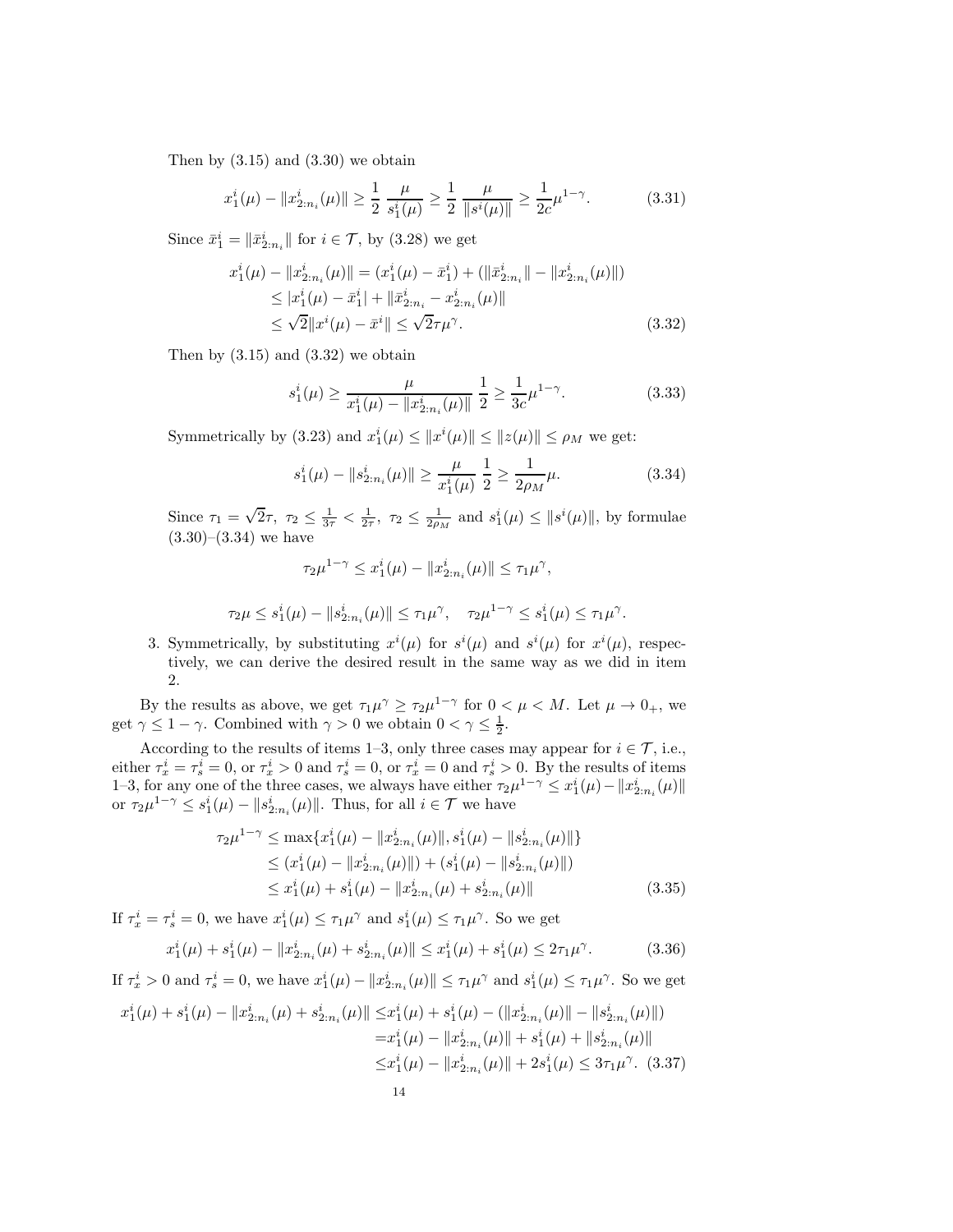If  $\tau_s^i > 0$  and  $\tau_x^i = 0$ , we have  $s_1^i(\mu) - ||s_{2:n_i}^i(\mu)|| \leq \tau_1 \mu^\gamma$  and  $x_1^i(\mu) \leq \tau_1 \mu^\gamma$ . So we get

$$
x_1^i(\mu) + s_1^i(\mu) - \|x_{2:n_i}^i(\mu) + s_{2:n_i}^i(\mu)\| \le x_1^i(\mu) + s_1^i(\mu) - (\|s_{2:n_i}^i(\mu)\| - \|x_{2:n_i}^i(\mu)\|)
$$
  

$$
= s_1^i(\mu) - \|s_{2:n_i}^i(\mu)\| + x_1^i(\mu) + \|x_{2:n_i}^i(\mu)\|
$$
  

$$
\le s_1^i(\mu) - \|s_{2:n_i}^i(\mu)\| + 2x_1^i(\mu) \le 3\tau_1\mu^{\gamma}.
$$
 (3.38)

Let  $\tau_3 = 3\tau_1$ , then by  $(3.36)$ – $(3.38)$  we have

$$
x_1^i(\mu) + s_1^i(\mu) - \|x_{2:n_i}^i(\mu) + s_{2:n_i}^i(\mu)\| \le \tau_3 \mu^\gamma, \quad \forall i \in \mathcal{T}.
$$

Combining this inequality with formula (3.35) we have the desired result.

Considering the analysis presented in Theorem 3.8, we can see that those blocks yield the most challenge whose indices are in the set  $\mathcal T$ . Three cases may occur for every block  $i \in \mathcal{T}$ : either  $\tau_x^i = \tau_s^i = 0$ , or  $\tau_x^i > 0$  and  $\tau_s^i = 0$ , or  $\tau_x^i = 0$  and  $\tau_s^i > 0$ . In each situations, the block  $(x^{i}(\mu), y^{i}(\mu), s^{i}(\mu))$  of the central path with  $i \in \mathcal{T}$  has its own properties. There are similarities, but notable differences too.

We summarize the results of Theorem 3.4 and Theorem 3.8 in Table 3.2, where  $\Delta_x^i(\mu) = x_1^i(\mu) - ||x_{2:n_i}^i(\mu)||$ ,  $\Delta_s^i(\mu) = s_1^i(\mu) - ||s_{2:n_i}^i(\mu)||$ ,  $\Delta_{xs}^i(\mu) = x_1^i(\mu) + s_1^i(\mu) ||x_{2:n_i}^i(\mu)+s_{2:n_i}^i(\mu)||$ , and  $\tau_1$ ,  $\tau_2$ ,  $\tau_3$ ,  $\gamma$  are positive constants with  $0 < \gamma \leq \frac{1}{2}$ . Cases 1-3 correspond to the three cases " $\tau_x^i = \tau_s^i = 0$ ", " $\tau_x^i > 0$ ,  $\tau_s^i = 0$ ," and " $\tau_x^i = 0$ ,  $\tau_s^i > 0$ ", respectively for  $i \in \mathcal{T}$ . Observe, that only one case is possible for every block i), and "\" indicates that we do not have enough information for that item.

|                      |                                 |                                                            |                               | $\tau$                                                                                       |                                                           |                                                           |
|----------------------|---------------------------------|------------------------------------------------------------|-------------------------------|----------------------------------------------------------------------------------------------|-----------------------------------------------------------|-----------------------------------------------------------|
|                      | $\mathcal{B}$                   | $\mathcal N$                                               | $\mathcal R$                  | Case 1                                                                                       | Case 2                                                    | Case 3                                                    |
| $x_1^i(\mu)$         | $\geq \frac{\sigma_1}{2k}$      | $\leq \frac{k\mu}{\sigma_1}$                               | $\geq \frac{\sigma_2}{4k}$    | $\geq \tau_2\mu^{1-\gamma}$<br>$\leq \tau_1 \mu^{\gamma}$                                    |                                                           | $\geq \tau_2\mu^{1-\gamma}$<br>$\leq \tau_1 \mu^{\gamma}$ |
| $s_1^i(\mu)$         | $\leq \frac{k\mu}{\sigma_1}$    | $\geq \frac{\sigma_1}{2k}$                                 | $\geq \frac{\sigma_2}{4k}$    | $\geq \tau_2\mu^{1-\gamma}$<br>$\leq \tau_1 \mu^{\gamma}$                                    | $\geq \tau_2\mu^{1-\gamma}$<br>$\leq \tau_1 \mu^{\gamma}$ |                                                           |
| $\Delta_x^i(\mu)$    | $\geq \frac{\sigma_1}{2k}$      | $\leq \frac{k\mu}{\sigma_1}$ $\leq \frac{2k\mu}{\sigma_2}$ |                               | $\geq \tau_2 \mu^{1-\gamma}$<br>$\leq \tau_1 \mu^{\gamma}$                                   | $\geq \tau_2\mu^{1-\gamma}$<br>$\leq \tau_1 \mu^{\gamma}$ | $\geq \tau_2\mu$<br>$\leq \tau_1 \mu^{\gamma}$            |
| $\Delta^i_s(\mu)$    | $\leq \frac{k\mu}{\sigma_1}$    | $\geq \frac{\sigma_1}{2k}$                                 | $\leq \frac{2k\mu}{\sigma_2}$ | $\geq \tau_2\mu^{1-\gamma}$<br>$\leq \tau_1 \mu^{\gamma}$                                    | $\geq \tau_2\mu$<br>$\leq \tau_1 \mu^{\gamma}$            | $\geq \tau_2\mu^{1-\gamma}$<br>$\leq \tau_1 \mu^{\gamma}$ |
| $\Delta_{xs}^i(\mu)$ | $\frac{\sigma_1}{2k}$<br>$\geq$ | $\geq \frac{\sigma_1}{2k}$                                 | $\geq \frac{\sigma_2}{2k}$    | $\overline{\tau_2\mu^{1-\gamma}} \leq \overline{\Delta}_{xs}^i(\mu) \leq \tau_3\mu^{\gamma}$ |                                                           |                                                           |

Table 3.2 *Local bounds for the central path*

We may look at the results listed in Table 3.2 horizontally or vertically. If we look horizontally, we can see that if  $\mu$  is so small that

$$
\frac{k\mu}{\sigma_1} < \min\left\{\frac{\sigma_1}{2k}, \frac{\sigma_2}{4k}\right\}, \quad \max\left\{\frac{k\mu}{\sigma_1}, \frac{2k\mu}{\sigma_2}\right\} < \frac{\sigma_1}{2k}
$$

and

$$
\tau_3\mu^\gamma < \min\left\{\frac{\sigma_1}{2k}, \frac{\sigma_2}{2k}\right\},\,
$$
15

 $\Box$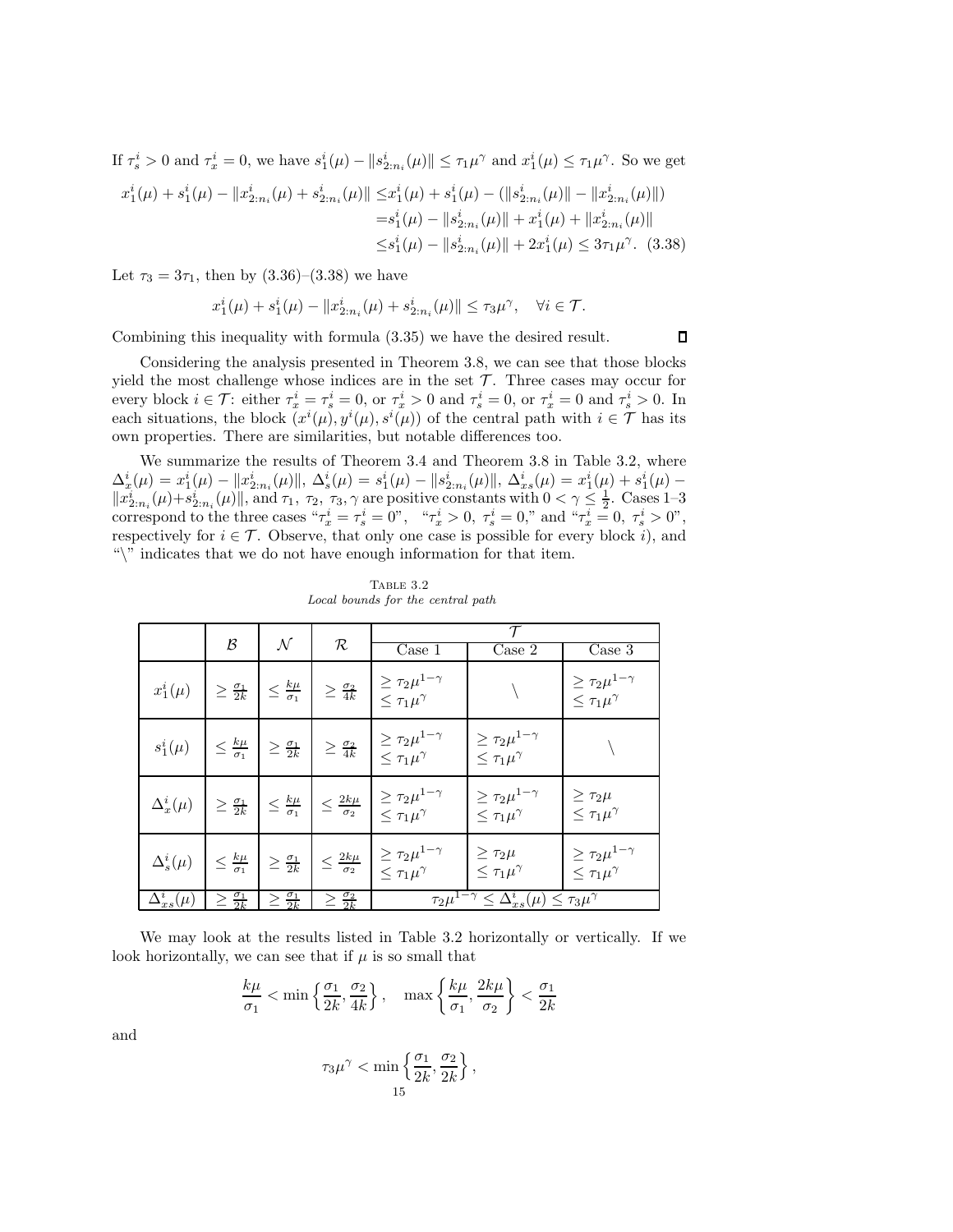then we can have a complete separation of the blocks of variables. By the above inequalities we get

$$
\mu < \min\left\{\frac{\sigma_1^2}{2k^2}, \frac{\sigma_1 \sigma_2}{4k^2}, \left\{\min\left\{\frac{\sigma_1}{2k\tau_3}, \frac{\sigma_2}{2k\tau_3}\right\}\right\}^{\frac{1}{\gamma}}\right\}.\tag{3.39}
$$

Therefore, if we choose a positive  $\mu$  such that (3.39) holds, then we can determine the optimal partition  $(\mathcal{B}, \mathcal{N}, \mathcal{R}, \mathcal{T})$  for SOCO.

We can see that Table 3.2 is somewhat complicated. The complexity is mainly caused by the set T. In fact, if  $\mathcal{T} = \emptyset$  and  $\mu$  is small enough, we can identify the three sets  $\mathcal{B}, \mathcal{N}, \mathcal{R}$  by comparing the results listed in Table 3.2, without using the two condition numbers  $\sigma_1$  and  $\sigma_2$  explicitly.

On the other hand, by looking at the results of Table 3.2 vertically, if  $\mu$  is so small that  $\frac{k\mu}{\sigma_1} < \frac{\sigma_1}{2k}$  and  $\frac{2k\mu}{\sigma_2} < \frac{\sigma_2}{4k}$ , i.e., if

$$
\mu < \min\left\{\frac{\sigma_1^2}{2k^2}, \frac{\sigma_2^2}{8k^2}\right\},\tag{3.40}
$$

we have

$$
x_1^i(\mu) \ge x_1^i(\mu) - \|x_{2:n_i}^i(\mu)\| \ge \frac{\sigma_1}{2k}
$$
  
> 
$$
\frac{k\mu}{\sigma_1} \ge s_1^i(\mu) \ge s_1^i(\mu) - \|s_{2:n_i}^i(\mu)\|,
$$
  $\forall i \in \mathcal{B}$ 

$$
x_1^i(\mu) - \|x_{2:n_i}^i(\mu)\| \le x_1^i(\mu) \le \frac{k\mu}{\sigma_1}
$$
  

$$
< \frac{\sigma_1}{2k} \le s_1^i(\mu) - \|s_{2:n_i}^i(\mu)\| \le s_1^i(\mu), \qquad \forall i \in \mathcal{N}
$$

$$
x_1^i(\mu) - \|x_{2:n_i}^i(\mu)\| \le \frac{2k\mu}{\sigma_2} < \frac{\sigma_2}{4k} \le s_1^i(\mu), \qquad \forall i \in \mathcal{R}
$$

$$
s_1^i(\mu) - \|s_{2:n_i}^i(\mu)\| \le \frac{2k\mu}{\sigma_2} < \frac{\sigma_2}{4k} \le x_1^i(\mu), \qquad \forall i \in \mathcal{R}.
$$

Therefore, when  $\mathcal{T} = \emptyset$  and  $\mu$  is so small that (3.40) holds, we will have  $i \in \mathcal{B}$  if and only if  $x_1^i(\mu) - ||x_{2:n_i}^i(\mu)|| > s_1^i(\mu)$ , which implies  $s_1^i(\mu) - ||s_{2:n_i}^i(\mu)|| < x_1^i(\mu)$ , and  $i \in$ N if and only if  $s_1^i(\mu) - ||s_{2:n_i}^i(\mu)|| > x_1^i(\mu)$  (which implies  $x_1^i(\mu) - ||x_{2:n_i}^i(\mu)|| < s_1^i(\mu)$ ),  $\text{and } i \in \mathcal{R} \text{ if and only if both } x_1^i(\mu) - \|x_{2:n_i}^i(\mu)\| < s_1^i(\mu) \text{ and } s_1^i(\mu) - \|s_{2:n_i}^i(\mu)\| < x_1^i(\mu).$ 

However, in practice we may not assume that we can calculate points on the central path exactly. Therefore, in the next section we deal with the case when a point  $z = (x, y, s)$  is in the vicinity of the central path  $z(\mu) = (x(\mu), y(\mu), s(\mu))$ . We show that if a point z is in an appropriate neighborhood of the central path  $z(\mu)$  and  $\mu$  is small enough, then we also have a complete separation of blocks of variables into the four sets  $\mathcal{B}, \mathcal{N}, \mathcal{R}$  and  $\mathcal{T}$ , which constitute the optimal partition.

4. Generalizations for approximate centers. In this section we generalize the results of the previous section to the situation, where a point  $z = (x, y, s)$  is in a specific neighborhood of the central path  $z(\mu)$ . Denote

$$
\mathcal{F}^0 = \{ z = (x, y, s) \mid (x, y, s) \in \mathcal{F}, x \in \text{int}(K), s \in \text{int}(K) \}.
$$
  
16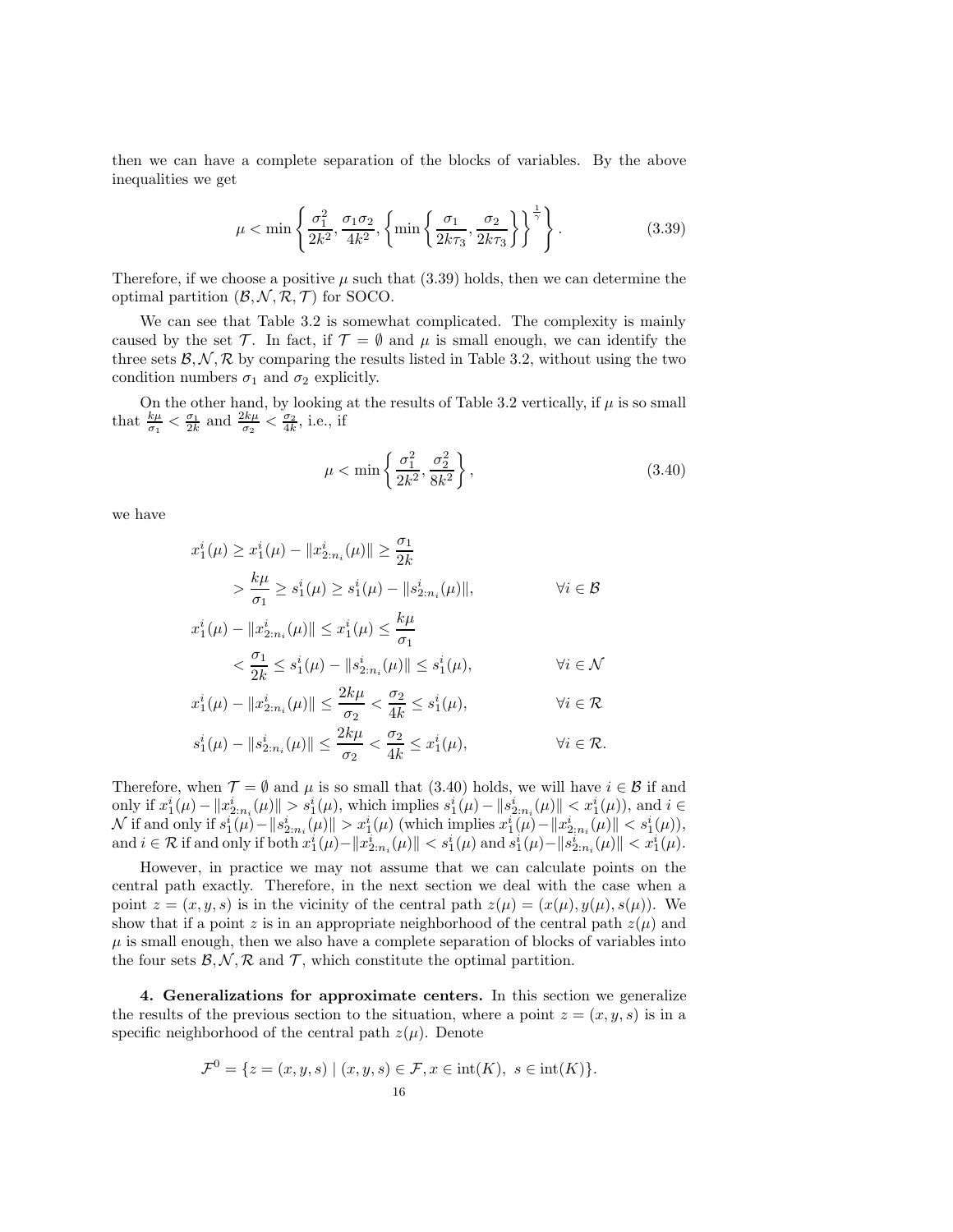On the central path  $(x^i)^T s^i = \mu > 0$  and  $x_1^i s_{2:n_i}^i + s_1^i x_{2:n_i}^i = 0$  for all  $i = 1, ..., k$ . Therefore the following two parameters are introduced to measure the centrality of a point  $z = (x, y, s) \in \mathcal{F}^0$ :

$$
\delta_c(z) = \frac{\max_{i \in J} (x^i)^{\mathrm{T}} s^i}{\min_{i \in J} (x^i)^{\mathrm{T}} s^i}, \quad \eta_c(z) = \max_{i \in J} \frac{\|x_1^i s_{2:n_i}^i + s_1^i x_{2:n_i}^i\|}{(x^i)^{\mathrm{T}} s^i},\tag{4.1}
$$

where  $J = \{1, ..., k\}.$ 

Now we can generalize the results of Theorem 3.4 and Theorem 3.8 to points in the vicinity of the central path.

THEOREM 4.1. Let  $z = (x, y, s) \in \mathcal{F}^0$  and denote  $\mu =$  $\boldsymbol{k}$  $\sum_{i=1}^{\kappa} (x^i)^{\mathrm{T}} s^i$  $\frac{1}{k}$  *. If*  $\delta_c(z) \leq \tau$  *for some*  $\tau > 1$  *and*  $\eta_c(z) \leq \theta$  *for some*  $0 < \theta < 1$ *, then one has* 

*1. For all*  $i \in \mathcal{B}$ *, we have* 

$$
x_1^i \ge x_1^i - \|x_{2:n_i}^i\| > \frac{(1-\theta)\sigma_1}{2k\tau}, \quad s_1^i \le \frac{k\mu}{\sigma_1}
$$

.

*2. For all*  $i \in \mathcal{N}$ *, we have* 

$$
s_1^i\geq s_1^i-\|s_{2:n_i}^i\|>\frac{(1-\theta)\sigma_1}{2k\tau},\quad x_1^i\leq\frac{k\mu}{\sigma_1}.
$$

*3. For all*  $i \in \mathcal{R}$ *, we have* 

$$
x_1^i > \frac{(1-\theta)\sigma_2}{4k\tau}, \quad s_1^i > \frac{(1-\theta)\sigma_2}{4k\tau},
$$

$$
(x_1^i - ||x_{2:n_i}^i||) + (s_1^i - ||s_{2:n_i}^i||) \le \frac{2k\mu}{\sigma_2}.
$$

*In particular, we have*

$$
x_1^i - ||x_{2:n_i}^i|| < \frac{2k\mu}{\sigma_2}
$$
 and  $s_1^i - ||s_{2:n_i}^i|| < \frac{2k\mu}{\sigma_2}$ .

*4. For*  $i \in \mathcal{T}$ *, let*  $C > 0$  *and*  $M > 0$  *be two positive constants, and define* 

$$
\mathcal{F}_{M,C} = \{ z = (x, y, s) \in \mathcal{F}^0 \mid \exists \ 0 < \mu \le M \ \text{such that} \ \| z - z(\mu) \| \le C \},
$$

*where*  $z(\mu)$  *is a point on the central path of (2.3). Suppose*  $z \in \mathcal{F}_{M,C}$ *, then there exist constants*  $\tau_1 > 0$ ,  $\tau_2 > 0$  *and*  $\frac{1}{2} \ge \gamma > 0$  *such that:* (a) In case of  $\tau_x^i = \tau_s^i = 0$ , we have

$$
\label{eq:tau} \begin{split} &\frac{1-\theta}{\tau}\tau_2\mu^{1-\gamma}\leq x_1^i-\|x_{2:n_i}^i\|\leq x_1^i\leq \tau_1\mu^\gamma,\\ &\frac{1-\theta}{\tau}\tau_2\mu^{1-\gamma}\leq s_1^i-\|s_{2:n_i}^i\|\leq s_1^i\leq \tau_1\mu^\gamma. \end{split}
$$

(b) In case of  $\tau_x^i > 0$  and  $\tau_s^i = 0$ , we have

$$
\frac{1-\theta}{\tau}\tau_2\mu^{1-\gamma} \leq x_1^i - \|x_{2:n_i}^i\| \leq \tau_1\mu^{\gamma},
$$

$$
\frac{1-\theta}{\tau}\tau_2\mu \le s_1^i - \|s_{2:n_i}^i\| \le \tau_1\mu^\gamma, \quad \frac{1-\theta}{\tau}\tau_2\mu^{1-\gamma} \le s_1^i \le \tau_1\mu^\gamma.
$$
  
17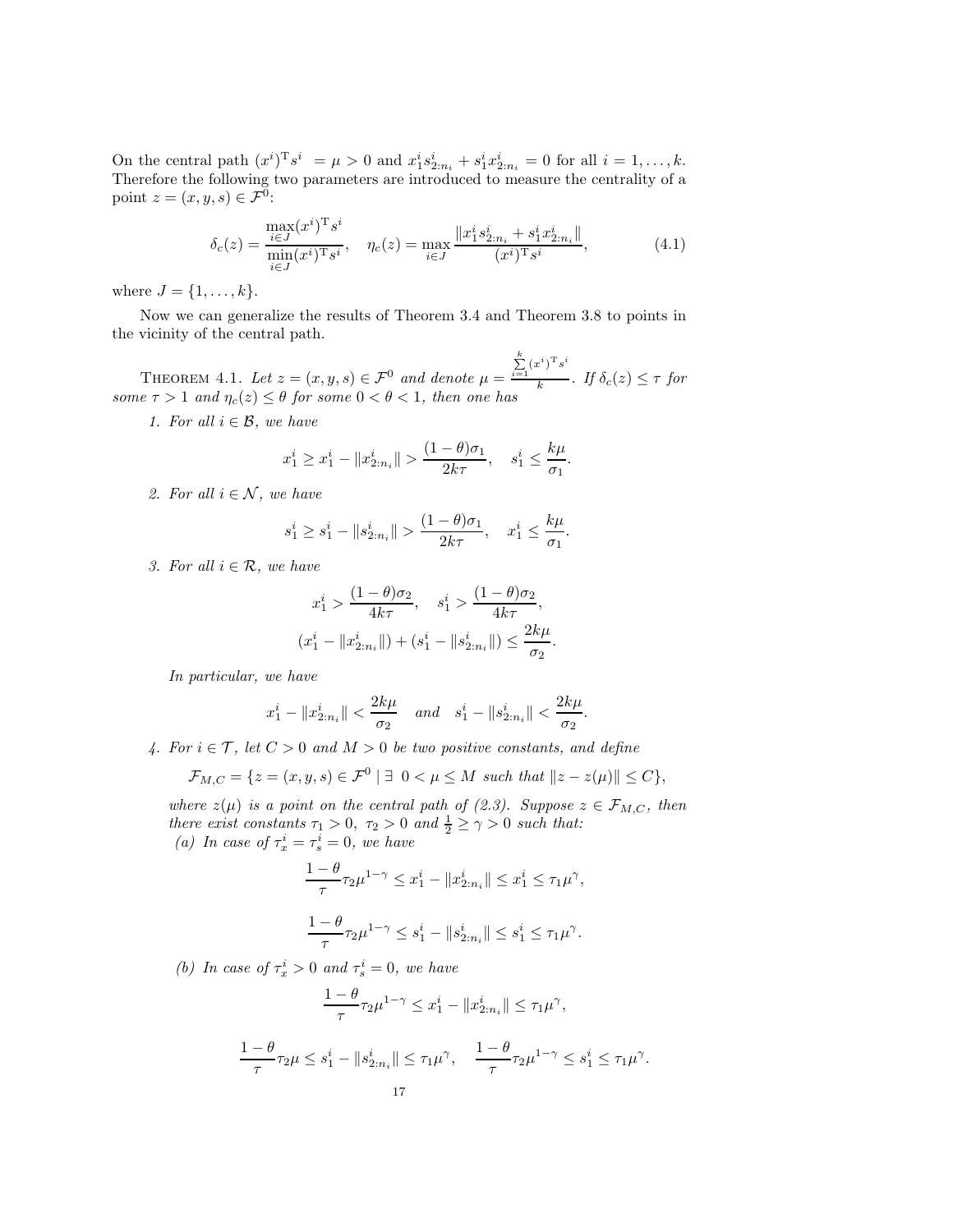(c) In case of  $\tau_s^i > 0$  and  $\tau_x^i = 0$ , we have

$$
\frac{1-\theta}{\tau}\tau_2\mu^{1-\gamma}\leq s_1^i-\|s_{2:n_i}^i\|\leq \tau_1\mu^\gamma,
$$

$$
\frac{1-\theta}{\tau}\tau_2\mu\leq x_1^i-\|x_{2:n_i}^i\|\leq \tau_1\mu^\gamma,\quad \frac{1-\theta}{\tau}\tau_2\mu^{1-\gamma}\leq x_1^i\leq \tau_1\mu^\gamma.
$$

*5. For all* i ∈ B ∪ N *we have*

$$
x_1^i + s_1^i - \|x_{2:n_i}^i + s_{2:n_i}^i\| > \frac{(1-\theta)\sigma_1}{2k\tau}.
$$

*For all* i ∈ R *we have*

$$
x_1^i+s_1^i-\|x_{2:n_i}^i+s_{2:n_i}^i\|>\frac{(1-\theta)^2\sigma_2}{2k\tau}.
$$

*Finally, there exists a constant*  $\tau_3 > 0$  *such that for all*  $i \in \mathcal{T}$ *,* 

$$
\tau_2 \mu^{1-\gamma} \leq x_1^i + s_1^i - \|x_{2:n_i}^i + s_{2:n_i}^i\| \leq \tau_3 \mu^{\gamma}.
$$

*Proof*. Let

$$
t_i := (x^i)^{\mathrm{T}} s^i \equiv x_1^i s_1^i + (x_{2:n_i}^i)^{\mathrm{T}} s_{2:n_i}^i,
$$
\n(4.2)

$$
\varepsilon^{i} := x_{1}^{i} s_{2:n_{i}}^{i} + s_{1}^{i} x_{2:n_{i}}^{i},\tag{4.3}
$$

$$
\tau_1 = \min\{t_i \mid i = 1, \dots, k\}, \quad \tau_2 = \max\{t_i \mid i = 1, \dots, k\}.
$$
 (4.4)

Then, using these quantities and the definition of  $\mu$ ,  $\delta_c(z)$  and  $\eta_c(z)$ , we have

$$
0 < \tau_2 \le \tau \tau_1, \quad \|\varepsilon^i\| \le \theta t_i, \ \forall i = 1, \dots, k,\tag{4.5}
$$

$$
0 < \tau_1 \le t_i \le \tau_2, \ \forall i = 1, \dots, k,
$$
\n(4.6)

$$
\tau_1 \le \mu \le \tau_2,\tag{4.7}
$$

where the last inequality follows from the inequalities  $k\tau_1 \leq k\mu = \sum_{i=1}^k$  $\sum_{i=1} t_i \leq k\tau_2$ . Then, by equation (4.3) we get

$$
s_{2:n_i}^i = -\frac{s_1^i}{x_1^i} x_{2:n_i}^i + \frac{\varepsilon^i}{x_1^i} \quad \text{or} \quad x_{2:n_i}^i = -\frac{x_1^i}{s_1^i} s_{2:n_i}^i + \frac{\varepsilon^i}{s_1^i}.
$$
 (4.8)

By substituting  $(4.8)$  into  $(4.2)$  we have

$$
s_1^i = x_1^i \left( \frac{t_i}{(x_1^i)^2 - \|x_{2:n_i}^i\|^2} - \frac{\left(\frac{x_{2:n_i}^i}{x_1^i}\right)^{\mathrm{T}} \varepsilon^i}{(x_1^i)^2 - \|x_{2:n_i}^i\|^2} \right) \tag{4.9}
$$

$$
\text{or} \quad x_1^i = s_1^i \left( \frac{t_i}{(s_1^i)^2 - \|s_{2:n_i}^i\|^2} - \frac{\left(\frac{s_{2:n_i}^i}{s_1^i}\right)^{\mathrm{T}} \varepsilon^i}{(s_1^i)^2 - \|s_{2:n_i}^i\|^2} \right). \tag{4.10}
$$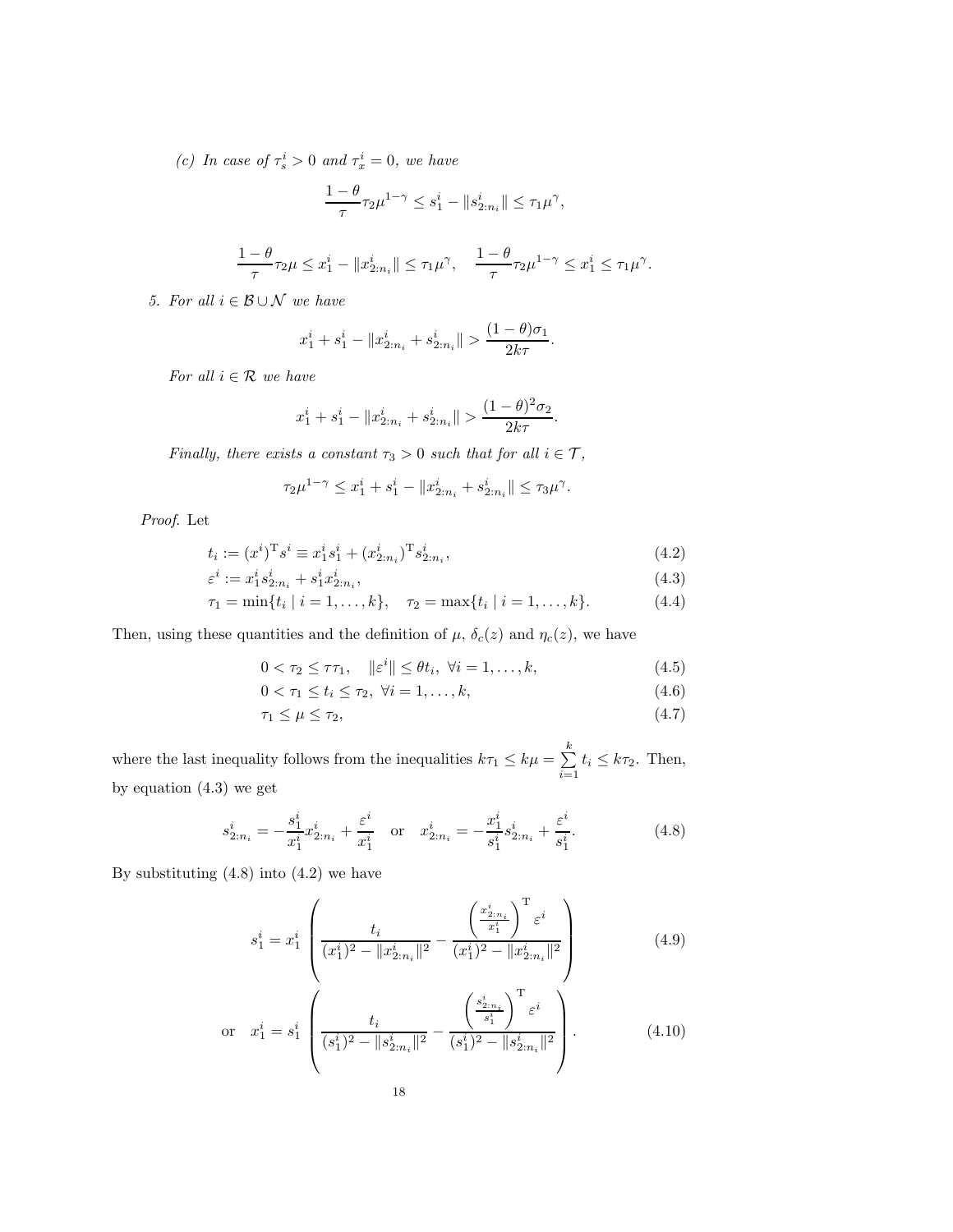1. For all  $i \in B$ , just as in the proof of Theorem 3.4, formulae  $(3.11)$ – $(3.14)$ still hold with  $x^{i}(\mu)$  and  $s^{i}(\mu)$  replaced by  $x^{i}$  and  $s^{i}$ , respectively. Because  $(x, y, s) \in \mathcal{F}^0$ , by definition we have  $\sum_{i=1}^k (x^i)^T s^i = k\mu$ . By (4.9), (4.5), and  $x_1^i > ||x_{2:n_i}^i||$ , formula (3.15) is changed into

$$
s_1^i = x_1^i \left( \frac{t_i}{(x_1^i)^2 - ||x_{2:n_i}^i||^2} - \frac{\left(\frac{x_{2:n_i}^i}{x_1^i}\right)^T \varepsilon^i}{(x_1^i)^2 - ||x_{2:n_i}^i||^2} \right)
$$
  
\n
$$
\geq x_1^i \left( \frac{t_i}{(x_1^i)^2 - ||x_{2:n_i}^i||^2} - \frac{\theta t_i}{(x_1^i)^2 - ||x_{2:n_i}^i||^2} \right)
$$
  
\n
$$
= \frac{(1 - \theta)t_i}{x_1^i - ||x_{2:n_i}^i||} \frac{x_1^i}{x_1^i + ||x_{2:n_i}^i||} > \frac{(1 - \theta)t_i}{x_1^i - ||x_{2:n_i}^i||} \frac{1}{2}.
$$
 (4.11)

Then by (3.14), where  $s_1^i(\mu)$  is replaced by  $s_1^i$ , (4.11), and formulae (4.5)–(4.7) we obtain

$$
x_1^i - \|x_{2:n_i}^i\| > \frac{(1-\theta)t_i}{s_1^i} \frac{1}{2} \ge \frac{(1-\theta)\sigma_1\tau_1}{2k\mu} \ge \frac{(1-\theta)\sigma_1}{2k\tau}.
$$

- 2. Symmetrically, by respectively substituting  $x^i$  by  $s^i$  and  $s^i$  by  $x^i$  we can get the desired result in the same way as above.
- 3. For all  $i \in \mathcal{R}$ , formulae (3.16)–(3.19) in the proof of Theorem 3.4 still hold. Therefore, (3.21) also holds with  $x^{i}(\mu)$  and  $s^{i}(\mu)$  replaced by  $x^{i}$  and  $s^{i}$ , respectively. Thus we have

$$
(s_1^i - ||s_{2:n_i}^i||) + (x_1^i - ||x_{2:n_i}^i||) \le \frac{2k\mu}{\sigma_2}.
$$

Then by  $s_1^i - ||s_{2:n_i}^i|| > 0$  and  $x_1^i - ||x_{2:n_i}^i|| > 0$  we get

$$
x_1^i - \|x_{2:n_i}^i\| < \frac{2k\mu}{\sigma_2} \quad \text{and} \quad s_1^i - \|s_{2:n_i}^i\| < \frac{2k\mu}{\sigma_2}.\tag{4.12}
$$

On the other hand, by (4.2), (4.5), (4.8),  $x_1^i > ||x_{2:n_i}^i||$  and the Cauchy-Schwarz inequality we get

$$
t_{i} = (x^{i})^{\mathrm{T}} s^{i} = x_{1}^{i} s_{1}^{i} + (x_{2:n_{i}}^{i})^{\mathrm{T}} s_{2:n_{i}}^{i}
$$
  
\n
$$
= x_{1}^{i} s_{1}^{i} - \frac{s_{1}^{i}}{x_{1}^{i}} \|x_{2:n_{i}}^{i}\|^{2} + \frac{(\varepsilon^{i})^{\mathrm{T}} x_{2:n_{i}}^{i}}{x_{1}^{i}}
$$
  
\n
$$
\leq \frac{s_{1}^{i}}{x_{1}^{i}} ((x_{1}^{i})^{2} - \|x_{2:n_{i}}^{i}\|^{2}) + \theta t_{i}
$$
  
\n
$$
= s_{1}^{i} \frac{x_{1}^{i} + \|x_{2:n_{i}}^{i}\|}{x_{1}^{i}} (x_{1}^{i} - \|x_{2:n_{i}}^{i}\|) + \theta t_{i}
$$
  
\n
$$
\leq 2s_{1}^{i} (x_{1}^{i} - \|x_{2:n_{i}}^{i}\|) + \theta t_{i}.
$$
\n(4.13)

Then by  $(4.12)$ ,  $(4.13)$  and formulae  $(4.5)$ – $(4.7)$  we obtain

$$
s_1^i \ge \frac{(1-\theta)t_i}{2(x_1^i - \|x_{2:n_i}^i\|)} > \frac{(1-\theta)\sigma_2 t_i}{4k\mu} \ge \frac{(1-\theta)\sigma_2 \tau_1}{4k\tau_2} \ge \frac{(1-\theta)\sigma_2}{4k\tau}.
$$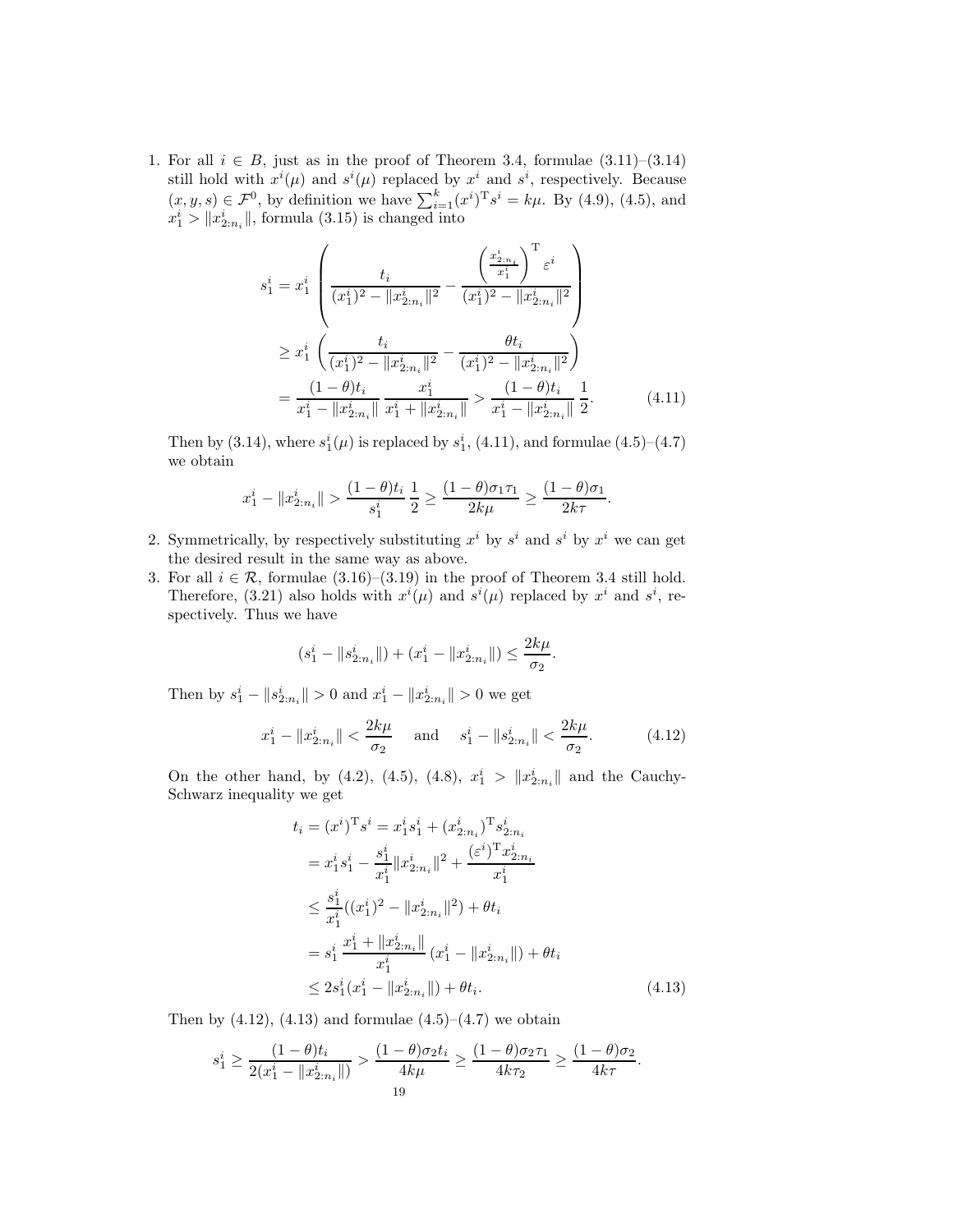Analogously, we can get

$$
x_1^i > \frac{(1-\theta)\sigma_2}{4k\tau}.
$$

4. For all  $i \in \mathcal{T}$ , we first show that Theorem 3.7 still holds for  $z = (x, y, s) \in$  $\mathcal{F}_{M,C}$ . By the definition of  $\mathcal{F}_{M,C}$ , there exists a  $0 < \mu \leq M$  such that  $||z - z(\mu)|| \leq C$ . Therefore, the set of points in he vicinity of the central path  $z = (x, y, s) \in \mathcal{F}_{M,C}$  is also bounded by the boundedness of the central path when  $0 < \mu \leq M$ , i.e., there exists  $\rho_M > 0$  such that  $||z|| \leq \rho_M$ . Then by (4.2) and (4.3) we get (where every equality is counted as two inequalities)

$$
\| [g(x)]_+\| = \sqrt{\sum_{i=1}^k 2(t_i^2 + \|\varepsilon^i\|^2)} \le \sqrt{2(1+\theta^2) \sum_{i=1}^k t_i^2} \le \sqrt{2(1+\theta^2)} k\mu.
$$

Therefore, by Theorem 3.6 there exist constants  $c > 0$  and  $\gamma > 0$  such that

$$
\text{dist}(z, \mathcal{F}^*) \leq \tau \mu^{\gamma}.
$$

Hence, there exists some  $(\bar{x}, \bar{y}, \bar{s}) \in \mathcal{F}^*$  such that

$$
||x^{i} - \bar{x}^{i}|| \le \tau \mu^{\gamma}, \quad ||s^{i} - \bar{s}^{i}|| \le \tau \mu^{\gamma}, \quad \forall i = 1, 2, ..., k.
$$
 (4.14)

In the following analysis, constants  $\tau_1$  and  $\tau_2$  are the same as the ones defined in the proof of Theorem 3.8.

(a) In case of  $\tau_x^i = \tau_s^i = 0$ , we have  $x^i = s^i = 0$  for all  $(x, y, s) \in \mathcal{F}^*$  as pointed out in the proof of Theorem 3.8. Therefore, in formula (4.14) we have  $\bar{x}^i = \bar{s}^i = 0$ , and so we get

$$
||x^i|| \le \tau \mu^\gamma, \quad ||s^i|| \le \tau \mu^\gamma. \tag{4.15}
$$

Then, by  $(4.11)$ ,  $(4.15)$ , and formulae  $(4.5)$ – $(4.7)$  we obtain

$$
x_1^i - \|x_{2:n_i}^i\| \ge \frac{(1-\theta)t_i}{s_1^i} \frac{1}{2} \ge \frac{(1-\theta)\mu^{1-\gamma}\tau_1}{2c\mu} \ge \frac{(1-\theta)}{2c\tau} \mu^{1-\gamma}.
$$
 (4.16)

By (4.10),  $s_1^i > ||s_{2:n_i}^i||$ , and (4.5) we get

$$
x_1^i = s_1^i \left( \frac{t_i}{(s_1^i)^2 - ||s_{2:n_i}^i||^2} - \frac{\left(\frac{s_{2:n_i}^i}{s_1^i}\right)^T \varepsilon^i}{(s_1^i)^2 - ||s_{2:n_i}^i||^2} \right)
$$
  
\n
$$
\geq s_1^i \left( \frac{t_i}{(s_1^i)^2 - ||s_{2:n_i}^i||^2} - \frac{\theta t_i}{(s_1^i)^2 - ||s_{2:n_i}^i||^2} \right)
$$
  
\n
$$
= \frac{(1 - \theta)t_i}{s_1^i - ||s_{2:n_i}^i||} \frac{s_1^i}{s_1^i + ||s_{2:n_i}^i||} \geq \frac{(1 - \theta)t_i}{s_1^i - ||s_{2:n_i}^i||} \frac{1}{2}.
$$
 (4.17)

In the same way, by  $(4.17)$ ,  $(4.15)$ , and formulae  $(4.5)-(4.7)$  we obtain

$$
s_1^i - \|s_{2:n_i}^i\| \ge \frac{(1-\theta)t_i}{x_1^i} \frac{1}{2} \ge \frac{(1-\theta)\mu^{1-\gamma}\tau_1}{2c\mu} \ge \frac{(1-\theta)}{2c\tau} \mu^{1-\gamma}.
$$
 (4.18)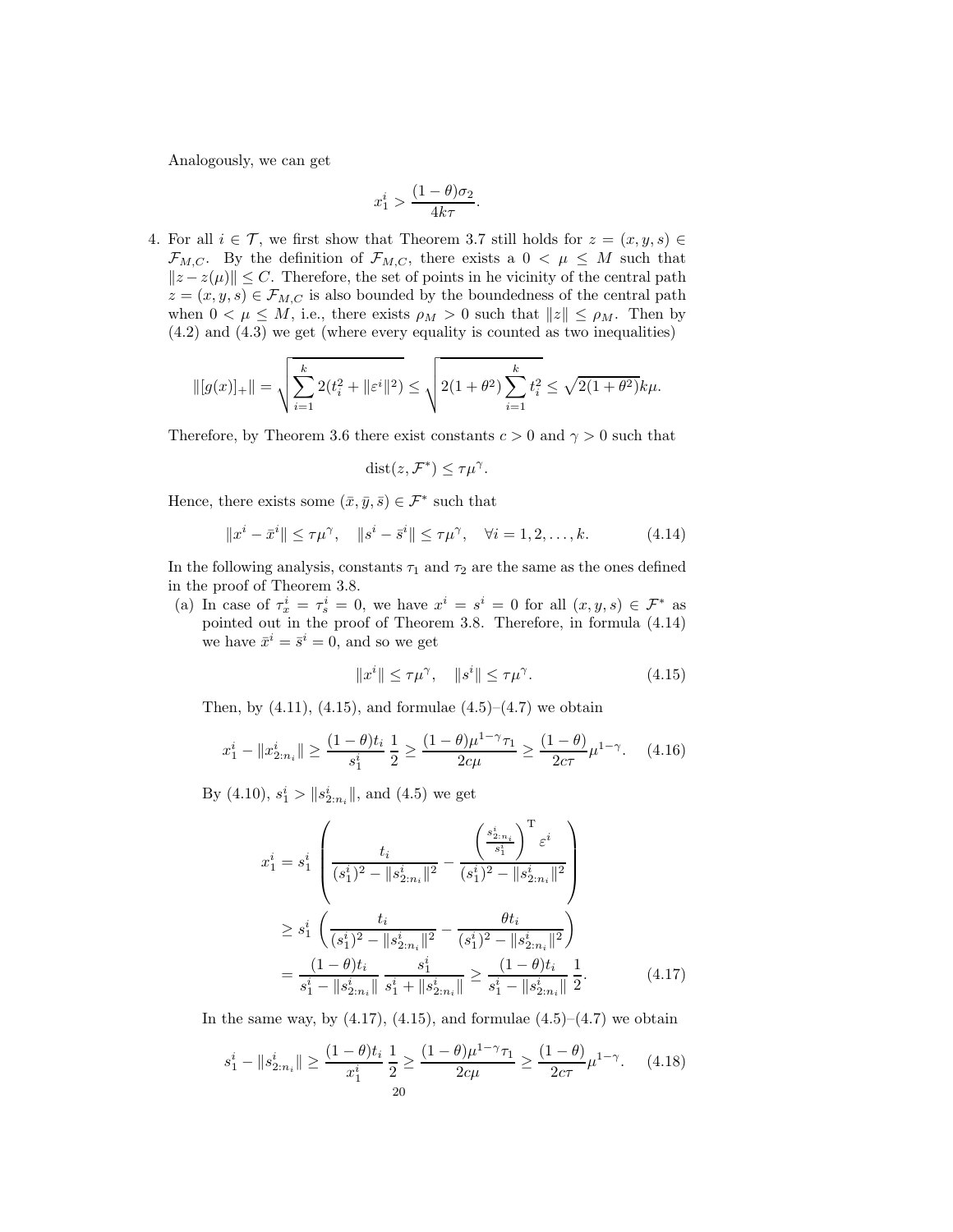Then, by (4.15), (4.16), (4.18), and the definitions of  $\tau_1$  and  $\tau_2$  we have

$$
\frac{1-\theta}{\tau}\tau_2\mu^{1-\gamma} \leq x_1^i - \|x_{2:n_i}^i\| \leq x_1^i \leq \|x^i\| \leq \tau_1\mu^{\gamma},
$$
  

$$
\frac{1-\theta}{\tau}\tau_2\mu^{1-\gamma} \leq s_1^i - \|s_{2:n_i}^i\| \leq s_1^i \leq \|s^i\| \leq \tau_1\mu^{\gamma}.
$$

(b) In case of  $\tau_x^i > 0$  and  $\tau_s^i = 0$ , we have  $\bar{s}^i = 0$  in (4.14), and we get

$$
||s^i|| \le \tau \mu^\gamma. \tag{4.19}
$$

Then in the same way as above we can see that formula (4.16) still holds, and so does formula (3.32), where  $x^{i}(\mu)$  is replaced by  $x^{i}$ , i.e., we have

$$
\frac{(1-\theta)}{2c\tau}\mu^{1-\gamma} \le x_1^i - \|x_{2:n_i}^i\| \le \sqrt{2}\tau\mu^\gamma. \tag{4.20}
$$

Then by  $(3.32)$ ,  $(4.11)$ , and formulae  $(4.5)$ – $(4.7)$  we get

$$
s_1^i > \frac{(1-\theta)t_i}{x_1^i - \|x_{2:n_i}^i\|} \frac{1}{2} \ge \frac{(1-\theta)t_i}{2\sqrt{2}\tau\mu^\gamma} \ge \frac{(1-\theta)}{2\sqrt{2}\tau\tau}\mu^{1-\gamma}.
$$
 (4.21)

By  $x_1^i \le ||x^i|| \le ||z|| \le \rho_M$ , (4.17) and formulae (4.5)–(4.7) we get

$$
s_1^i - \|s_{2:n_i}^i\| > \frac{(1-\theta)t_i}{2x_1^i} \ge \frac{(1-\theta)t_i}{2\rho_M} \ge \frac{(1-\theta)\mu}{2\rho_M\tau} \tag{4.22}
$$

Thus, by using  $(4.19)$ – $(4.22)$  and the definitions of  $\tau_1$  and  $\tau_2$  we obtain

$$
\frac{1-\theta}{\tau}\tau_2\mu^{1-\gamma} \leq x_1^i - \|x_{2:n_i}^i\| \leq \tau_1\mu^{\gamma},
$$
  

$$
\frac{1-\theta}{\tau}\tau_2\mu \leq s_1^i - \|s_{2:n_i}^i\| \leq \|s^i\| \leq \tau_1\mu^{\gamma},
$$
  

$$
\frac{1-\theta}{\tau}\tau_2\mu^{1-\gamma} \leq s_1^i \leq \|s^i\| \leq \tau_1\mu^{\gamma}.
$$

(c) Symmetrically by substituting  $x^i$  for  $s^i$  and  $s^i$  for  $x^i$ , respectively, we can get the desired result in the same way as we do in last item.

By  $\gamma > 0$  and  $\tau_1 \mu^{\gamma} \geq \frac{1-\theta}{\tau} \tau_2 \mu^{1-\gamma}$  for all  $0 < \mu < M$ , we get  $\frac{1}{2} \geq \gamma > 0$ . 5. The same way as we in the proof of Theorem 3.4, for all  $i \in \mathcal{B} \cup \mathcal{N}$  we have

$$
x_1^i + s_1^i - \|x_{2:n_i}^i + s_{2:n_i}^i\|
$$
  
\n
$$
\geq x_1^i + s_1^i - (\|x_{2:n_i}^i\| + \|s_{2:n_i}^i\|)
$$
  
\n
$$
\geq \max\{x_1^i - \|x_{2:n_i}^i\|, s_1^i - \|s_{2:n_i}^i\|\} \geq \frac{(1-\theta)\sigma_1}{2k\tau}.
$$
 (4.23)

By (4.2), (4.5),  $x_1^i > ||x_{2:n_i}^i||$ ,  $s_1^i > ||s_{2:n_i}^i||$ , and the Cauchy-Schwarz inequality, we get

$$
t_i \leq \theta(x^i)^{\mathrm{T}} s^i \leq \theta(x_1^i s_1^i + \|x_{2:n_i}^i\| \|s_{2:n_i}^i\|) \leq 2x_1^i s_1^i, \quad \forall i = 1, \dots, k. \tag{4.24}
$$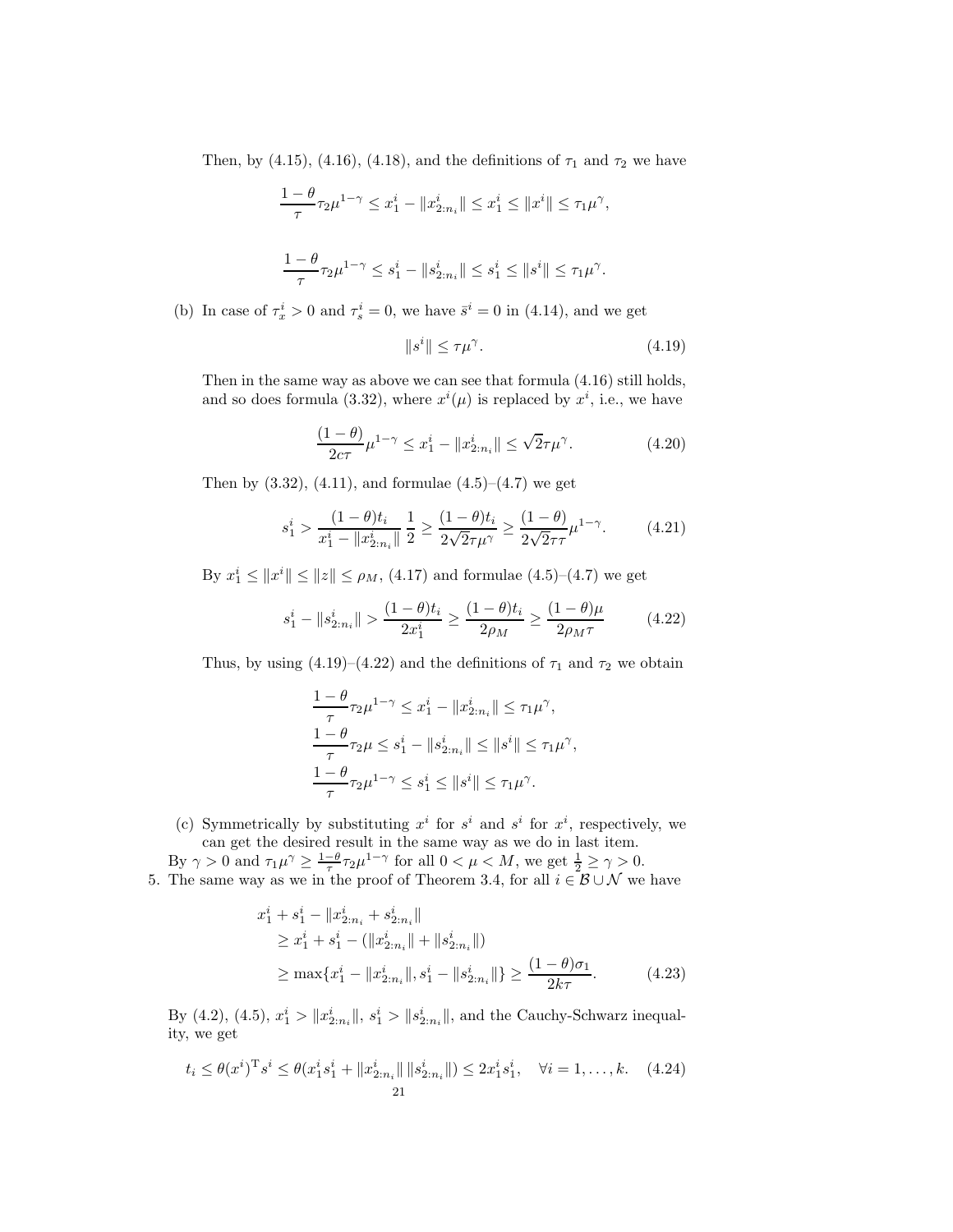For all  $i \in \mathcal{R}$ , we have two cases:  $x_1^i \geq s_1^i$  and  $x_1^i < s_1^i$ . In the case when  $x_1^i \geq s_1^i$ , by (4.5), (4.8), (4.24), and the results in item 3 we have

$$
x_1^i + s_1^i - \|x_{2:n_i}^i + s_{2:n_i}^i\|
$$
  
=  $x_1^i + s_1^i - \left\| \left(1 - \frac{s_1^i}{x_1^i}\right) x_{2:n_i}^i + \frac{\varepsilon^i}{x_1^i} \right\|$   

$$
\geq x_1^i + s_1^i - \left| 1 - \frac{s_1^i}{x_1^i} \right| x_1^i - \frac{\theta t_i}{x_1^i}
$$
  

$$
\geq 2s_1^i - 2\theta s_1^i \geq \frac{(1-\theta)^2 \sigma_2}{2k\tau}.
$$
 (4.25)

In the case when  $x_1^i < s_1^i$ , in the same way as above we get

$$
x_1^i + s_1^i - \|x_{2:n_i}^i + s_{2:n_i}^i\|
$$
  
=  $x_1^i + s_1^i - \left\| \left( 1 - \frac{x_1^i}{s_1^i} \right) s_{2:n_i}^i + \frac{\varepsilon^i}{s_1^i} \right\|$   

$$
\geq x_1^i + s_1^i - \left| 1 - \frac{x_1^i}{s_1^i} \right| s_1^i - \frac{\theta t_i}{s_1^i}
$$
  

$$
\geq 2x_1^i - 2\theta x_1^i \geq \frac{(1-\theta)^2 \sigma_2}{2k\tau}.
$$
 (4.26)

 $\Box$ 

Therefore for all  $i \in \mathcal{R}$ , by (4.25) and (4.26) we have

$$
x_1^i + s_1^i - \|x_{2:n_i}^i + s_{2:n_i}^i\| \ge \frac{(1-\theta)^2 \sigma_2}{2k\tau}.
$$

For all  $i \in \mathcal{T}$ , in the same way as in the derivation of  $(3.35)-(3.38)$ , where  $x^{i}(\mu)$  and  $s^{i}(\mu)$  are replaced by  $x^{i}$  and  $s^{i}$  respectively, we can get

$$
\frac{1-\theta}{\tau}\tau_2\mu^{1-\gamma} \leq x_1^i + s_1^i - \|x_{2:n_i}^i + s_{2:n_i}^i\| \leq \tau_3\mu^{\gamma}, \quad \forall i \in \mathcal{T}.
$$

Now we summarize the results of Theorem 4.1 in Table 4.1, where  $\omega_1 = \frac{1-\theta}{\tau}, \omega_2 =$  $(1-\theta)^2$  $\frac{(-\theta)^2}{\tau}$ , and other symbols' meanings are the same as that in Table 3.2, where  $x^i(\mu)$ and  $s^i(\mu)$  are replaced by  $x^i$  and  $s^i$  respectively.

The results listed in Table 4.1 imply that if  $\mu$  is so small that

$$
\frac{k\mu}{\sigma_1} < \omega_1 \min\left\{\frac{\sigma_1}{2k}, \frac{\sigma_2}{4k}\right\}, \quad \max\left\{\frac{k\mu}{\sigma_1}, \frac{2k\mu}{\sigma_2}\right\} < \omega_1 \frac{\sigma_1}{2k}
$$

and

$$
\tau_3\mu^{\gamma} < \min\left\{\omega_1\frac{\sigma_1}{2k}, \omega_2\frac{\sigma_2}{2k}\right\},\
$$

then we can have a complete separation of the blocks of variables. Thus, we have

$$
\mu < \min\left\{\frac{\omega_1 \sigma_1^2}{2k^2}, \frac{\omega_1 \sigma_1 \sigma_2}{4k^2}, \left\{\min\{\frac{\omega_1 \sigma_1}{2k\tau_3}, \frac{\omega_2 \sigma_2}{2k\tau_3}\}\right\}^{\frac{1}{\gamma}}\right\}.
$$
\n(4.27)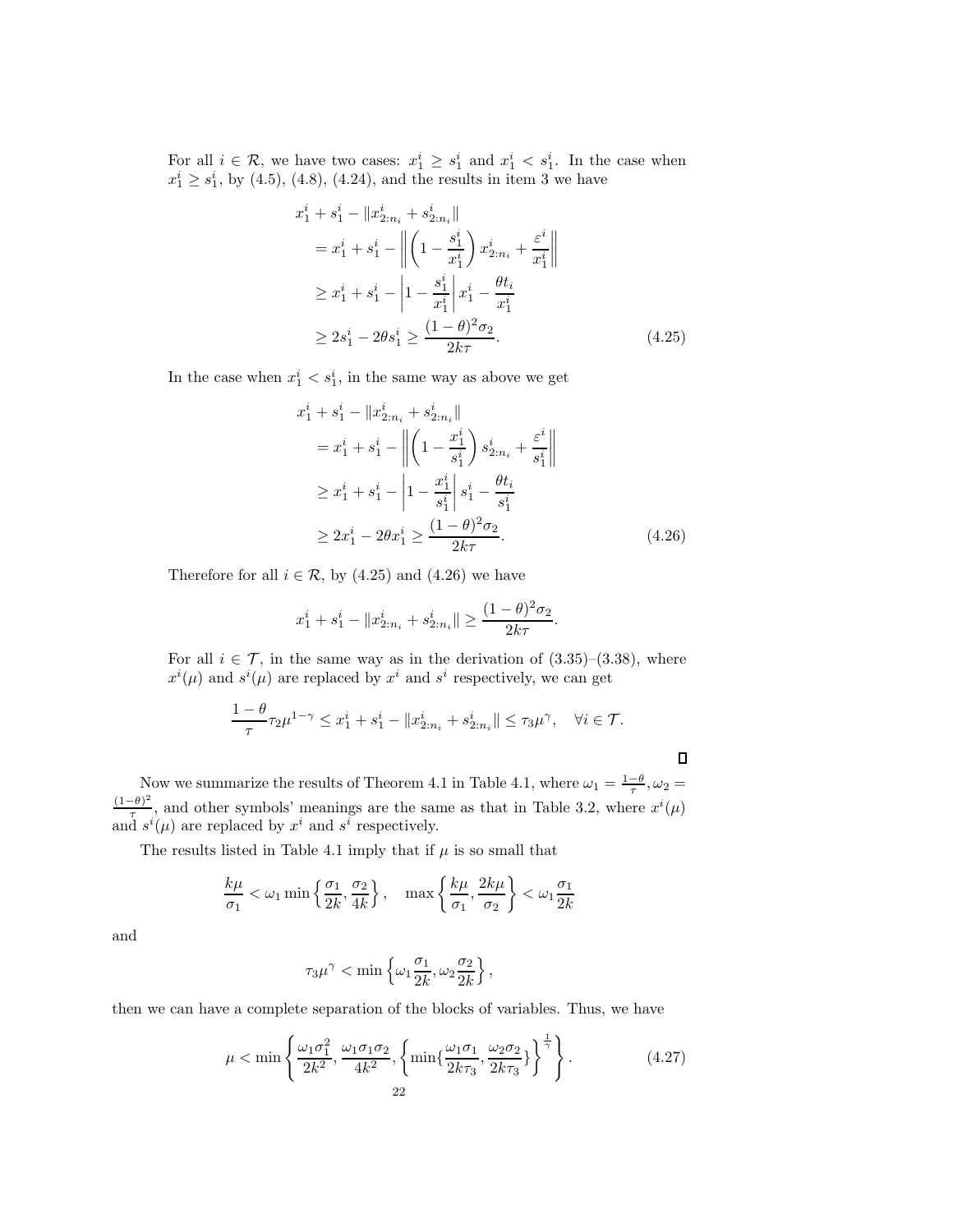|                 | $\mathcal B$                        | $\mathcal N$                        | $\mathcal R$                        |                                                                     |                                                                                         | $\overline{\text{Case}} 1$                                          | Case 2 | Case $\overline{3}$ |
|-----------------|-------------------------------------|-------------------------------------|-------------------------------------|---------------------------------------------------------------------|-----------------------------------------------------------------------------------------|---------------------------------------------------------------------|--------|---------------------|
| $x_1^i$         | $\geq \omega_1 \frac{\sigma_1}{2k}$ | $\leq \frac{k\mu}{\sigma_1}$        | $\geq \omega_1 \frac{\sigma_2}{4k}$ | $\geq \omega_1 \tau_2 \mu^{1-\gamma}$<br>$\leq \tau_1 \mu^{\gamma}$ |                                                                                         | $\geq \omega_1 \tau_2 \mu^{1-\gamma}$<br>$\leq \tau_1 \mu^{\gamma}$ |        |                     |
| $s_1^i$         | $\leq \frac{k\mu}{\sigma_1}$        | $\geq \omega_1 \frac{\sigma_1}{2k}$ | $\geq \omega_1 \frac{\sigma_2}{4k}$ | $\geq \omega_1 \tau_2 \mu^{1-\gamma}$<br>$\leq \tau_1 \mu^{\gamma}$ | $\geq \omega_1 \tau_2 \mu^{1-\gamma}$<br>$\leq \tau_1 \mu^{\gamma}$                     |                                                                     |        |                     |
| $\Delta_x^i$    | $\geq \omega_1 \frac{\sigma_1}{2k}$ | $\leq \frac{k\mu}{\sigma_1}$        | $\leq \frac{2k\mu}{\sigma_2}$       | $\geq \omega_1 \tau_2 \mu^{1-\gamma}$<br>$\leq \tau_1 \mu^{\gamma}$ | $\geq \omega_1 \tau_2 \mu^{1-\gamma}$<br>$\leq \tau_1 \mu^{\gamma}$                     | $\geq \omega_1 \tau_2 \mu$<br>$\leq \tau_1 \mu^{\gamma}$            |        |                     |
| $\Delta^i_s$    | $\leq \frac{k\mu}{\sigma_1}$        | $\geq \omega_1 \frac{\sigma_1}{2k}$ | $\leq \frac{2k\mu}{\sigma_2}$       | $\geq \omega_1 \tau_2 \mu^{1-\gamma}$<br>$\leq \tau_1 \mu^{\gamma}$ | $\geq \omega_1 \tau_2 \mu$<br>$\leq \tau_1 \mu^{\gamma}$                                | $\geq \omega_1 \tau_2 \mu^{1-\gamma}$<br>$\leq \tau_1 \mu^\gamma$   |        |                     |
| $\Delta^i_{xs}$ | $\geq \omega_1 \frac{\sigma_1}{2k}$ | $\geq \omega_1 \frac{\sigma_1}{2k}$ | $\geq \omega_2 \frac{\sigma_2}{2k}$ |                                                                     | $\overline{\omega_1 \tau_2 \mu^{1-\gamma} \leq \Delta_{xs}^i} \leq \tau_3 \mu^{\gamma}$ |                                                                     |        |                     |

Table 4.1 *Local bounds in the vicinity of the central path*

Therefore if we choose a positive  $\mu$  such that (4.27) holds, then we can identify the optimal partition  $(\mathcal{B}, \mathcal{N}, \mathcal{R}, \mathcal{T})$  in the vicinity of of the central path for SOCO.

When  $\mathcal{T} = \emptyset$ , in the same way as in the previous section, by utilizing the results listed in Table 4.1 vertically, if  $\mu$  is so small that  $\frac{k\mu}{\sigma_1} < \omega_1 \frac{\sigma_1}{2k}$  and  $\frac{2k\mu}{\sigma_2} < \omega_1 \frac{\sigma_2}{4k}$ , i.e.,

$$
\mu < \omega_1 \min \left\{ \frac{\sigma_1^2}{2k^2}, \frac{\sigma_2^2}{8k^2} \right\},\tag{4.28}
$$

we have  $i \in \mathcal{B}$  if and only if  $x_1^i - ||x_{2:n_i}^i|| > s_1^i$ , which implies  $s_1^i - ||s_{2:n_i}^i|| < x_1^i$ ; we have  $i \in \mathcal{N}$  if and only if  $s_1^i - ||s_{2:n_i}^i|| > x_1^i$ , which implies  $x_1^i - ||x_{2:n_i}^i|| < s_1^i$ ; and we have  $i \in \mathcal{R}$  if and only if both  $x_1^i - ||x_{2:n_i}^i|| < s_1^i$  and  $s_1^i - ||s_{2:n_i}^i|| < x_1^i$ .

5. Conclusions. In this paper we discuss the identification of the optimal partition  $\mathcal{B}, \mathcal{N}, \mathcal{R}$  and  $\mathcal{T}$  for SOCO. By defining two condition numbers, which are positive constants only depending on the SOCO problem itself, we prove that sufficiently close to optimality, the optimal partition can be identified along the central path. Then we generalize the results to the vicinity of central path, i.e., close to optimality we can separate the blocks of variables according to the optimal partition in a neighborhood of the central path. The results in this paper may facilitate to design more efficient algorithms for SOCO. By the polynomial complexity of path-following interior point algorithms for SOCO, we can see that the complexity for finding the optimal partition  $\mathcal{B}, \mathcal{N}, \mathcal{R}$  and  $\mathcal{T}$  for SOCO is also polynomial.

Further, the results presented in this paper indicate that the properties of those blocks of variables whose index is in the set  $\mathcal T$  are the most complicated. The variable blocks with index in  $\mathcal{B}, \mathcal{N}$  or  $\mathcal{R}$  are simpler and easier to analyze. As indicated in Theorem 3.8, three situations may occur for the blocks with index in  $\mathcal{T}$ . So far we were unable to give an exact estimation for the convergence order  $\gamma$  for blocks i with  $i \in \mathcal{T}$  in Theorem 4.1. This is a challenging question that deserve further studies.